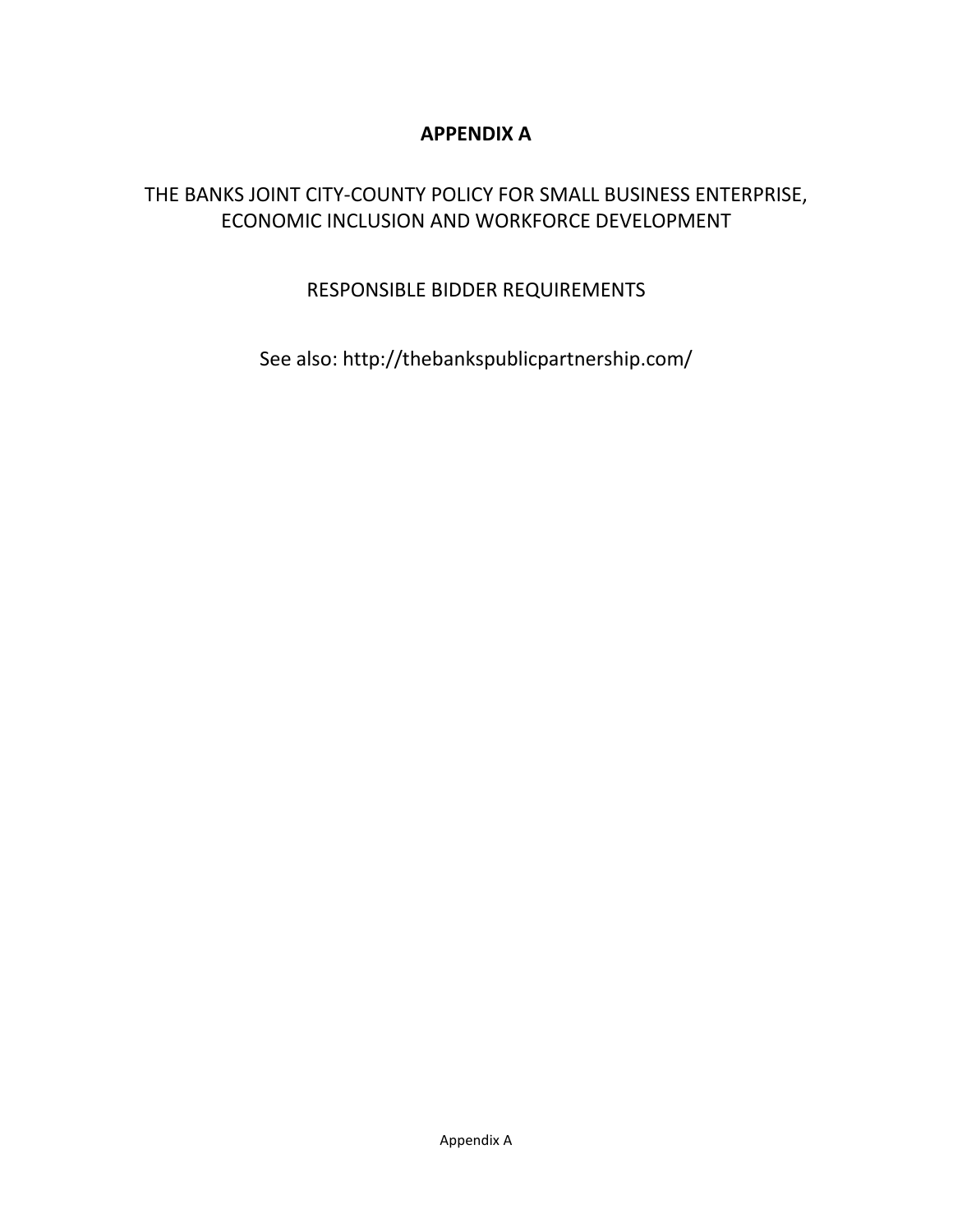# **JOINT POLICY FOR SMALL BUSINESS ENTERPRISE, ECONOMIC INCLUSION AND WORKFORCE DEVELOPMENT FOR THE BANKS PROJECT**

#### **1. Banks Project Economic Inclusion Policy**

**1.1 Purpose.** The Banks project is a joint property development project of Hamilton County, Ohio (the "County"), the City of Cincinnati, Ohio (the "City") and a master developer, Riverbanks Renaissance, LLC (the "Developer"). The Mayor of the City, Cincinnati City Council (the "Council") and the Commissioners of Hamilton County, Ohio (the "Commissioners") have established this Joint Policy for Small Business Enterprise, Economic Inclusion and Workforce Development (this "Banks Inclusion Policy") for the Banks development project (the "Banks Project") for the purpose of promoting equal business opportunity for small and disadvantaged businesses, including minority-owned and womenowned firms, and to ensure that such businesses receive or participate directly or indirectly in contracts and procurements related to the Banks Project awarded by the County and/or the City. Further, this Banks Inclusion Policy has been adopted to support and encourage the participation of small businesses and disadvantaged businesses, including, but not limited to, those owned by minorities and women, in the retail, hospitality and entertainment components of the Banks Project through active recruitment, facilitation of relationships and aggressive informationsharing. This Banks Inclusion Policy also has been established for the purposes of ensuring nondiscrimination in the award and administration of such contracts and procurements and to promote the economic inclusion of qualified workers in the local region through employment opportunities related to the Banks Project.

#### **2. Non-Discrimination Policy**

**2.1 Contracts and Procurements.** The County and the City each is an equal business opportunity government which provides, and will continue to provide, equal access to contracting and procurement opportunities for all businesses. It is the policy of the County and the City that no contracts should be awarded, and no procurement decisions should be made, by or on behalf of the County and/or the City as the result of unlawful discrimination based upon race, color, religion, sex, sexual orientation, national origin, ancestry, disability, veteran status, age, political belief or place of birth.

**2.2 Employment.** The County and the City each has a long-standing commitment to ensuring non-discrimination and equal opportunity in employment. Under federal and state laws, the County and the City are obligated to avoid unlawful discrimination, to ensure that their respective contractors and suppliers avoid unlawful discrimination, and to ensure that contractors, subcontractors and suppliers for the Banks Project are selected by the County, the City and their respective contractors and suppliers without engaging in unlawful discrimination. Prior to being awarded a contract or procurement with the County or the City, each Contractor shall be required to certify in writing to the County or the City, as the case may be, that (a) the Contractor will comply with all of the requirements of this non-discrimination policy (the "Nondiscrimination Policy") and (b) the Contractor, directly or indirectly, (i) has not engaged, is not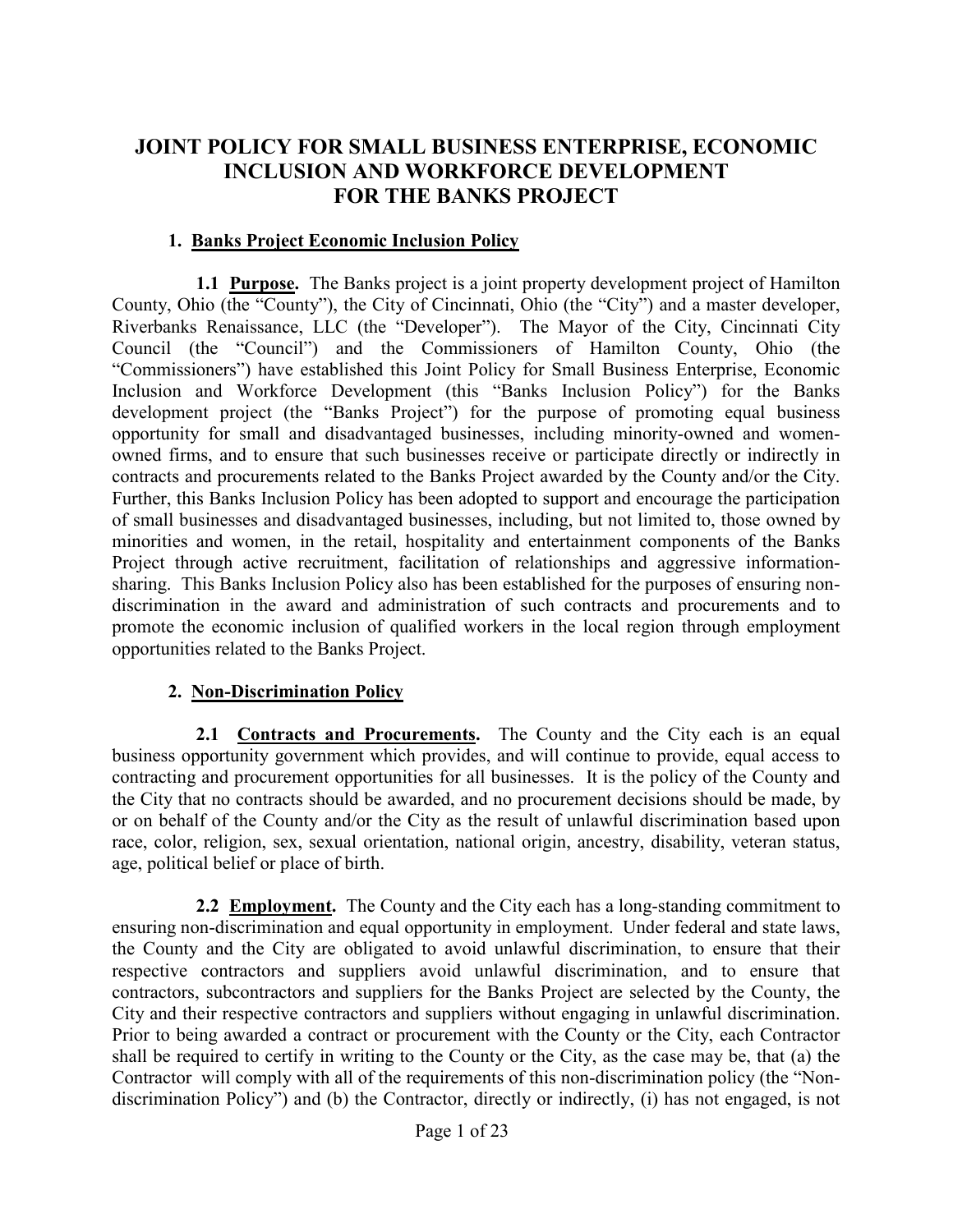engaged and will not engage in any kind of unlawful discrimination involving race, color, religion, sex, sexual orientation, national origin, ancestry, disability, veteran status, age, political belief or place of birth, whether or not such unlawful discrimination is related to a contract or procurement activity involving the Banks Project, and (ii) will not, for any purpose related to the Contractor's engagement with respect to the Banks Project, employ or contract with any person or business which the Contractor knows or has reason to know has engaged, is engaged, or will engage in such unlawful discrimination, whether or not such unlawful discrimination is related to a contract or procurement activity or involving the Banks Project. As used herein, "**Contractor**" means any bidder, contractor, subcontractor, professional service provider, supplier, vendor or other person doing business with or soliciting business from the County and/or the City relating to the Banks Project, unless the context otherwise requires.

# **3. DBE Policy Statement and Objectives [49 CFR Part 26.23]**

**3.1 Policy and Objectives.** The County and the City have received, or may receive, federal financial assistance from the U. S. Department of Transportation (the "DOT") to finance a portion of the Banks Project and, as a condition to receiving such assistance, must comply with DOT regulations under 49 CFR Part 26, "*Participation by Disadvantaged Business Enterprises in Department of Transportation Financial Assistance Programs*". In order to comply with DOT requirements and to give effect to this Banks Inclusion Policy, the County and the City have adopted this Disadvantaged Business Enterprise (as defined below) policy ("DBE Policy") and have established a Disadvantaged Business Enterprise program for DOT-assisted contracts related to the Banks Project (the "DBE Program") in accordance with applicable DOT regulations. It is the policy of the County and the City to ensure that DBEs as defined in 49 CFR Part 26 have an equal opportunity to receive and participate in DOT-assisted contracts ("DBE Policy"). It also is the policy and objectives of the County and the City:

(a) To ensure non-discrimination in the award and administration of DOTassisted contracts;

(b) To create a level playing field on which DBEs can compete fairly for DOTassisted contracts;

(c) To ensure that only firms that fully meet eligibility standards set forth in 49 CFR Part 26 are permitted to participate as DBEs in the DBE Program;

(d) To ensure that the DBE Program is narrowly tailored in accordance with applicable law;

(e) To help remove barriers to the participation of DBEs in DOT-assisted contracts; and

(f) To assist with the development of firms that can compete successfully in the marketplace outside of the DBE Program.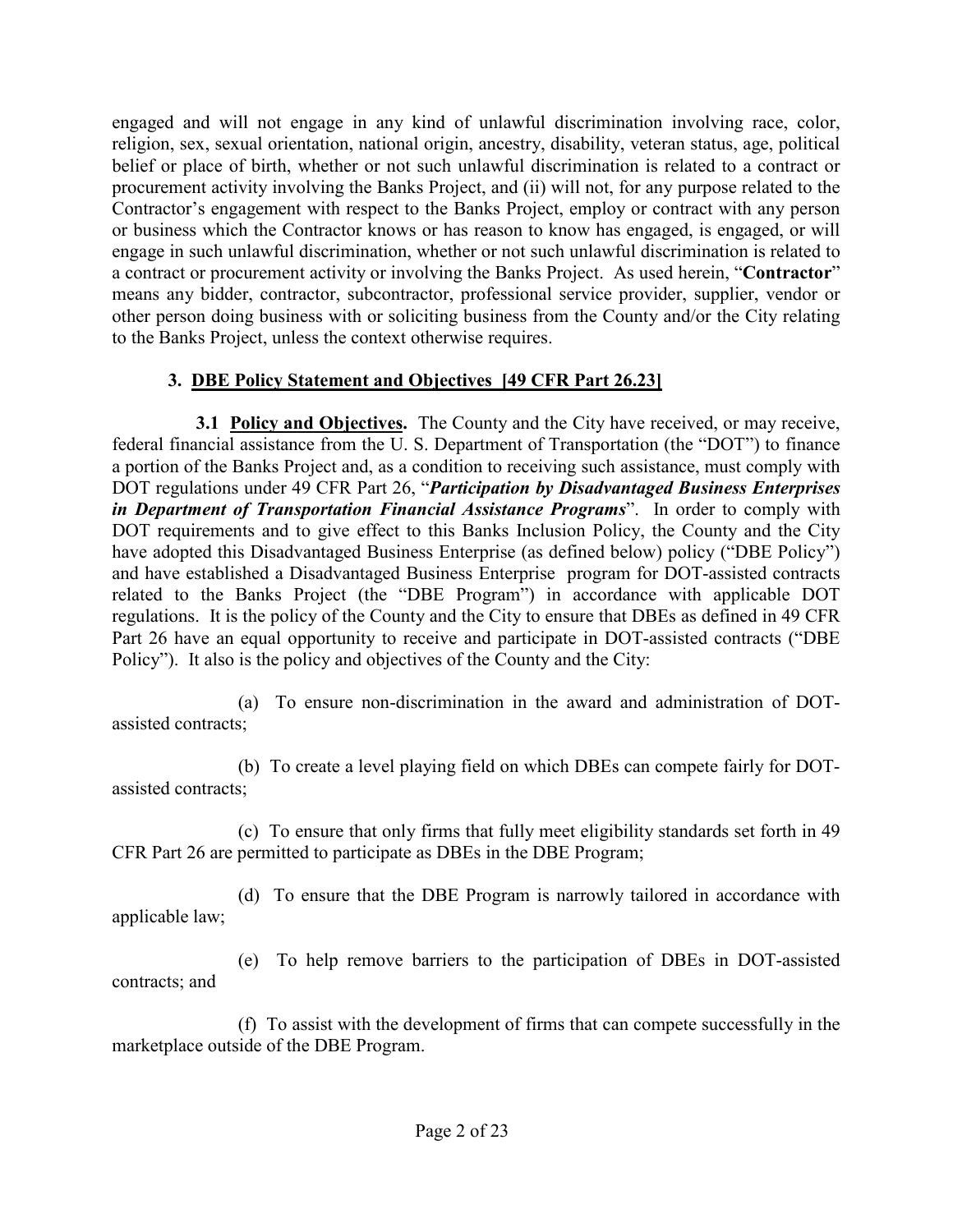**3.2 Liaison Officer.** The Director of Hamilton County Small Business Development has been designated as the DBE liaison officer for the DBE Program (the "DBE Liaison Officer"). In that capacity, he/she is responsible for implementing all aspects of the DBE Program and ensuring that the County and the City comply with all provisions of 49 CFR Part 26 in connection with the award and performance of DOT-assisted contracts related to the Banks Project. Implementation of the DBE Program shall be accorded the same priority as compliance with all other legal obligations incurred by the County and the City in their financial assistance agreements with the DOT. The DBE Liaison Officer shall have direct and independent access to the Commissioners, the County Administrator of Hamilton County (the "County Administrator"), the Mayor of Cincinnati (the "Mayor") and the Council with respect to matters concerning the DBE Program. [49 CFR Part 26.25]

**3.3 Dissemination of Policy.** The County has disseminated or will disseminate this DBE Policy statement to the Commissioners and all departments and divisions of the County. The City has disseminated or will disseminate this DBE Policy statement to the Mayor and all departments and divisions of the City. This DBE Policy statement also shall be distributed to DBEs and non-DBE business communities that currently perform, or have performed, work for the County or the City on DOT-assisted contracts by publishing this statement in general circulation, minority-focused and trade association publications, by electronic or regular mail to local disadvantaged business development organizations and by posting a copy of this DBE Policy statement on the County's website and the City's website. [49 CFR Part 26.23]

**3.4 No Quotas or Set-Asides.** Neither the County nor the City will use quotas or will set aside contracts for DBEs on DOT-assisted contracts or in any way in the administration of the DBE Program, except as permitted under DOT regulations to address egregious instances of unlawful discrimination. [49 CFR Part 26.43]

**3.5 Expiration.** The County and the City shall continue to carry out the DBE Program until all funds from DOT financial assistance for the Banks Project have been expended.  $[49 \text{ CFR Part } 26.21(c)]$ 

# **4. DBE Program Requirements**

# **4.1 Definitions. [49 CFR Part 26.5]**

4.1.1 "**Disadvantaged Business Enterprise**" or "**DBE**" means a for-profit small business concern that is at least 51% owned by one or more individuals who are both socially and economically disadvantaged or, in the case of a corporation, in which 51% of the stock is owned by one or more such individuals; and whose management and daily business operations are controlled by one or more socially and economically disadvantaged individuals who own it. To be eligible for DBE certification under the DBE Program, (i) a firm (including its affiliates) must be an existing small business, as defined by the U. S. Small Business Administration ("SBA") standards, and must not have average annual gross receipts as defined by SBA regulations over the firm's previous three fiscal years in excess of \$20.41 million (subject to adjustment from time to time for inflation); [49 CFR Part 26.65]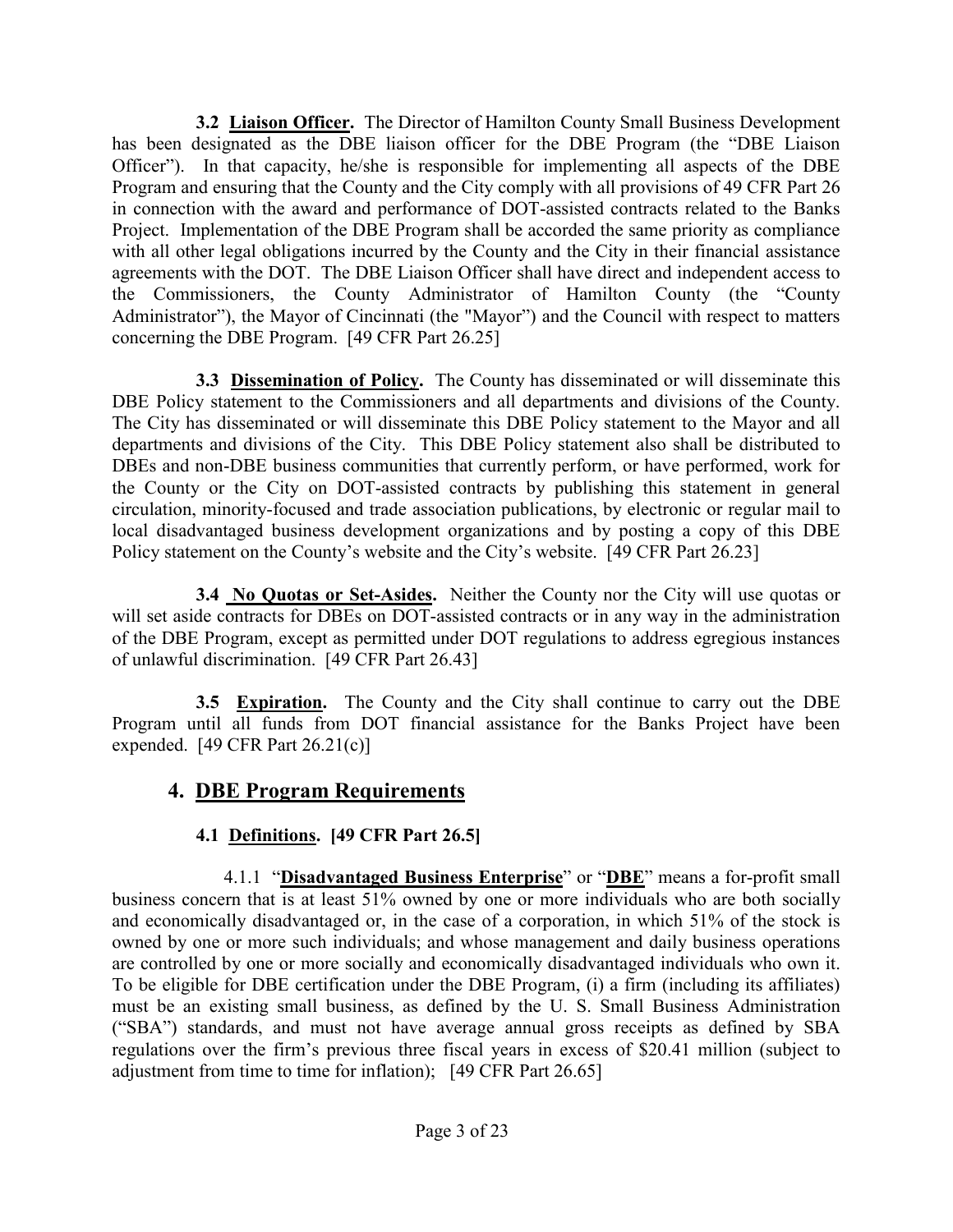4.1.2 "**DOT-Assisted Contract**" means any contract between the County and/or the City and a contractor (at any tier), funded in whole or in part with DOT financial assistance, including letters of credit or loan guarantees, except a contract solely for the purchase of land;

4.1.3 **"Socially and economically disadvantaged individual**" means any individual who is a citizen (or lawfully admitted permanent resident) of the United States and who is:

(a) An individual who the County or the City finds to be a socially and economically disadvantaged individual on a case-by-case basis;

(b) An individual in one or more of the following groups, members of which are *rebuttably presumed* to be socially and economically disadvantaged:

> (i) "Black Americans," which includes persons having origins in any of the Black racial groups of Africa;

> (ii) "Hispanic Americans," which includes persons of Mexican, Puerto Rican, Cuban, Dominican, Central or South American, or other Spanish or Portuguese culture or origin, regardless of race;

> (iii) "Native Americans," which includes persons who are American Indians, Eskimos, Aleuts, or Native Hawaiians;

> (iv) "Asian-Pacific Americans," which includes persons whose origins are from Japan, China, Taiwan, Korea, Burma (Myanmar), Vietnam, Laos, Cambodia (Kampuchea), Thailand, Malaysia, Indonesia, the Philippines, Brunei, Samoa, Guam, the U.S. Trust Territories of the Pacific Islands (Republic of Palau), the Commonwealth of the Northern Marianas Islands, Macao, Fiji, Tonga, Kirbati, Juvalu, Nauru, Federated States of Micronesia, or Hong Kong;

> (v) "Subcontinent Asian Americans," which includes persons whose origins are from India, Pakistan, Bangladesh, Bhutan, the Maldives Islands, Nepal or Sri Lanka;

(vi) Women; and

(vii) Any additional groups whose members are designated as socially and economically disadvantaged by the SBA, at such time as the SBA designation becomes effective.

An individual whose personal net worth exceeds \$750,000 (excluding the individual's ownership interest in the firm applying for DBE certification, the individual's equity in his or her primary residence and any contingent liabilities) is deemed not to be economically disadvantaged. [49 CFR Part 26.67(d)]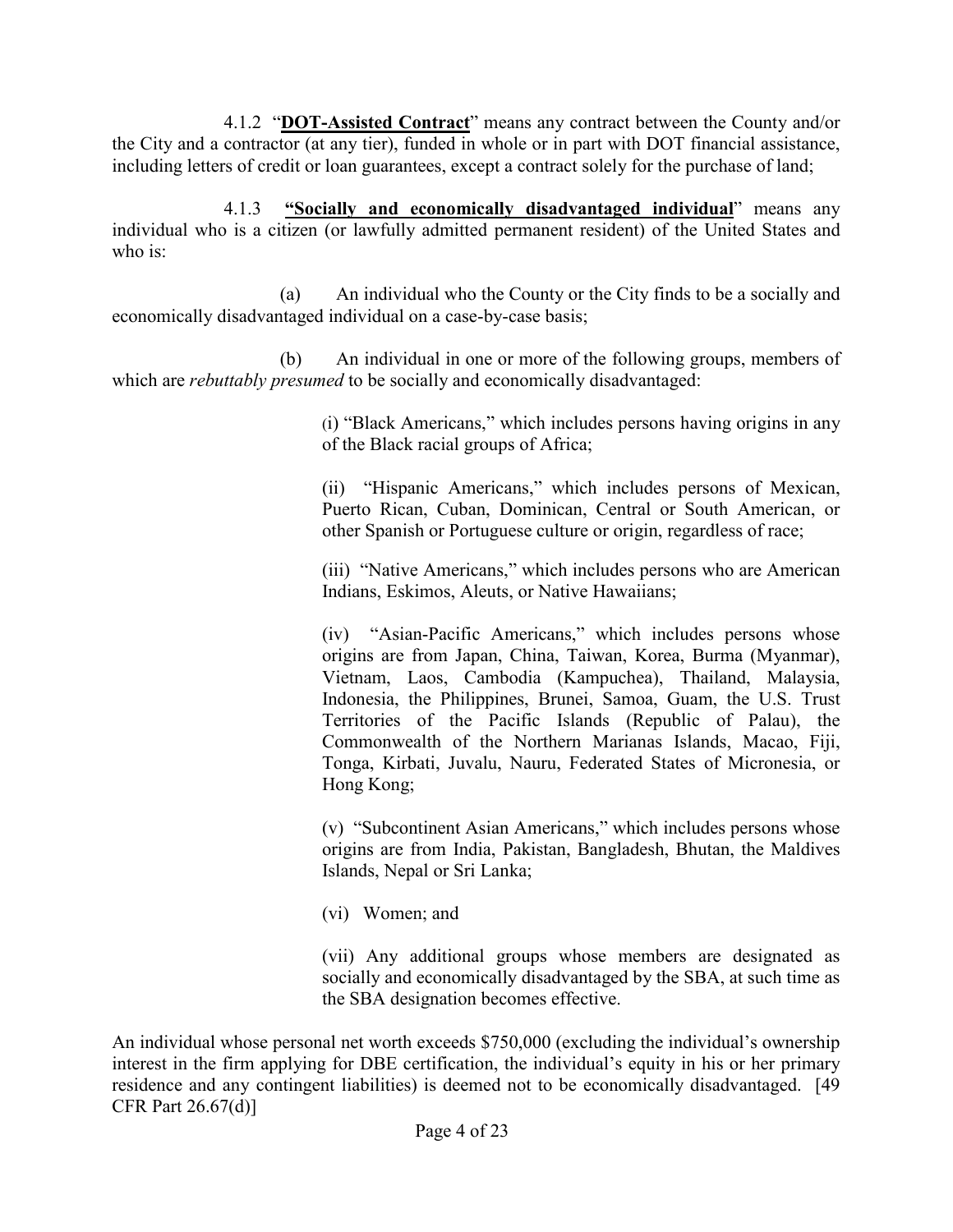All terms used in this DBE Policy statement which otherwise are not defined in this statement shall have the respective meanings assigned to them, if any, in 49 CFR Part 26.

**4.2 Non-Discrimination. [49 CFR Part 26.7]** Neither the County nor the City will exclude any person from participation in, deny any person the benefits of, or otherwise discriminate against anyone in connection with the award and performance of any contract covered by 49 CFR Part 26 on the basis of race, color, sex, or national origin. In administering the DBE Program, neither the County nor the City will, directly or through contractual or other arrangements, use criteria or methods of administration that have the effect of defeating or substantially impairing accomplishment of the objectives of the DBE Program with respect to individuals of a particular race, color, sex or national origin.

**4.3 DBE Financial Institutions. [49 CFR Part 26.27]** The County and the City will investigate thoroughly the full extent of services offered by financial institutions owned and controlled by socially and economically disadvantaged individuals in the County, if any, and shall make reasonable efforts to use these institutions and to encourage prime contractors for DOT-assisted contracts related to the Banks Project to use such institutions. Any information on the availability of such institutions shall be maintained by the DBE Liaison Officer.

**4.4 DBE Directory. [49 CFR Part 26.31]** The County and the City shall maintain and make available to interested persons a directory identifying all firms eligible to participate as DBEs in the DBE Program. For each firm, the directory will include its address, phone number, and types of work the firm has been certified to perform as a DBE. The directory will be made available on request to interested persons, including bidders, for work related to the Banks Project in connection with their efforts to meet the DBE goals established by the County and the City and made a part of bid specifications. The directory will serve as a primary source for locating potential contractors and suppliers. The directory will be revised at least annually and updated information included in the directory will be made available to contractors and the public on request.

**4.5 Required Contract Clauses.** Both the County and the City will require the following assurance to be included in every DOT-assisted contract between the County or the City, as the case may be, and a contractor, and in each subcontract the contractor signs with a subcontractor:

"The contractor or subcontractor shall not discriminate on the basis of race, color, national origin, or sex in the performance of this contract. The contractor shall carry out applicable requirements of 49 CFR Part 26 in the award and administration of DOT-assisted contracts. Failure by the contractor to carry out these requirements is a material breach of this contract, which may result in the termination of this contract or such other remedy as the County and/or the City deems appropriate." [49 CFR Part 26.13(b)]

The County and the City will include the following clause in each DBE-assisted prime contract: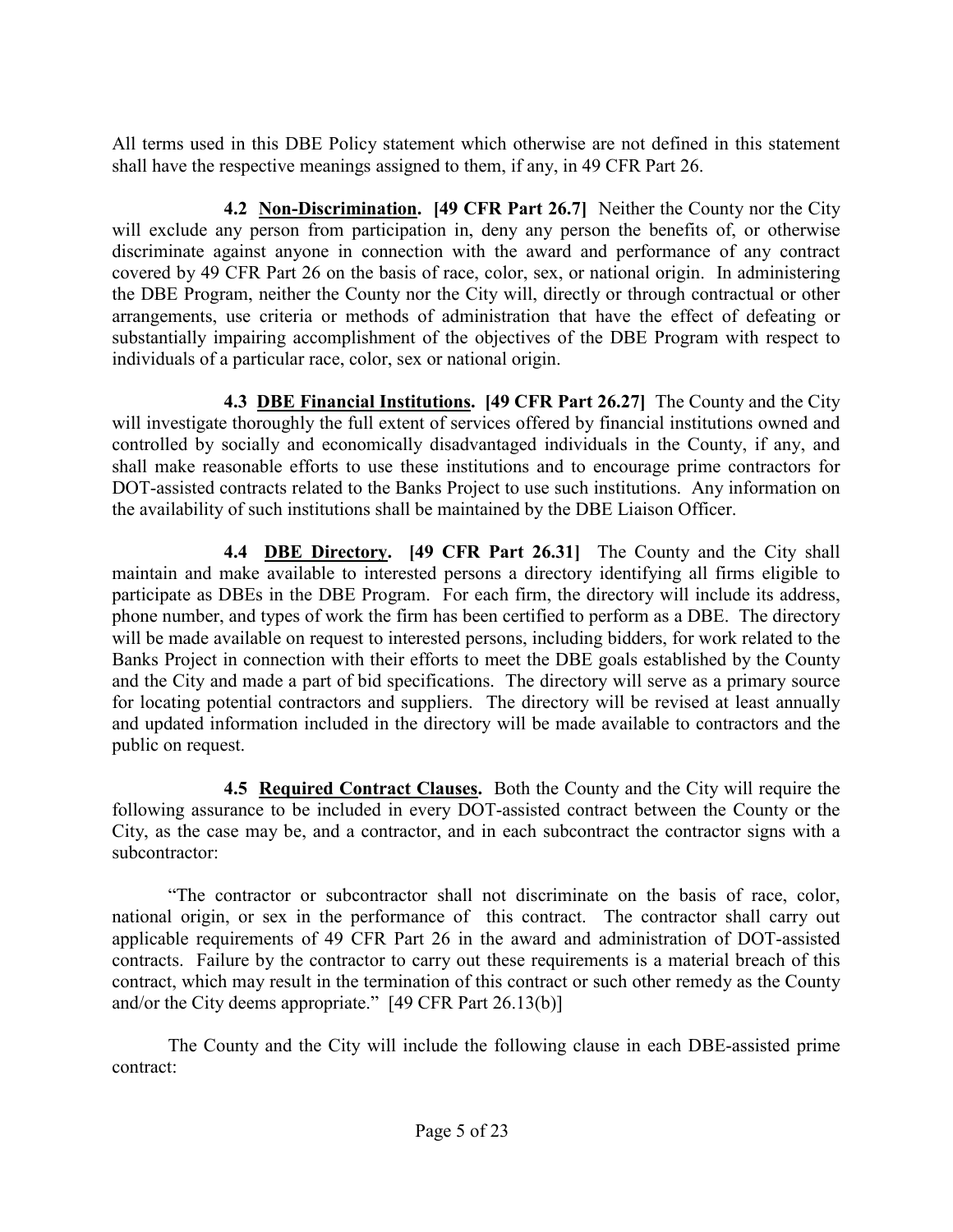"The prime contractor agrees to pay each subcontractor under this prime contract for satisfactory performance of its contract no later than ten (10) days from the receipt of each payment the prime contractor receives from the County and/or the City. If the County and/or the City require retainage from the prime contractor and incremental acceptances of portions, as determined by the County or the City, as the case may be, of the contract work are made by the County and/or the City, then the prime contractor agrees to return all related retainage from subcontractors, if any, within ten  $(10)$  days after receiving payment from the County and/or the City for the contract work satisfactorily completed and accepted by the County and/or the City, including such incremental acceptances of portions of such work. Any delay or postponement of payment over ten (10) days may occur only for good cause following written approval of the County and/or the City, as applicable, which approval shall not be unreasonably withheld, conditioned or delayed. This clause applies to both DBE and non-DBE subcontracts. Each subcontractor shall provide in all contracts with lower tier subcontractors or suppliers clauses requiring that the subcontractor shall pay the lower tier subcontractors and suppliers in accordance with the foregoing provisions. Any violation of these provisions by the prime contractor may be considered a breach of contract and may result in the suspension or termination of this contract or such other remedy as deemed appropriate by the County or the City, as the case may be, and DOT. The foregoing requirements shall not be construed to limit or impair any contractual, administrative or judicial remedies otherwise available to the prime contractor or any subcontractor in the event of a dispute involving late payment or nonpayment by the prime contractor, deficient subcontractor performance and/or noncompliance by a subcontractor." [49 CFR Part 26.29]

**4.6 Monitoring and Enforcement Mechanisms. [49 CFR Part 26.37]**The County and the City will monitor DBE contracts, DBE scheduled work and payments to contractors related to the Banks Project in order to ensure compliance with this DBE Program and that work committed to DBEs at contract award is actually performed by DBEs. Noncompliance with this DBE Policy by the offending party may be considered a breach of contract and may result in the suspension or termination of that party's contract or such other remedy as deemed appropriate by the County or the City, as the case may be, and the DOT. The County and the City will bring to the attention of the DOT any false, fraudulent, or dishonest conduct in connection with the DBE Program known to the County or the City, as the case may be, as provided in 49 CFR Part 26.109. [49 CFR Part 26.37] The County and the City also will consider similar action under the County's or the City's own legal authorities granted through the contract documents, including responsibility determinations in future contracts.

#### **4.7 Overall DBE Goals. [49 CFR Part 26.45]**

(a) The County and the City, together with the Ohio Department of Transportation ("ODOT"), are required to and have established an overall goal for DBE participation in DOT-assisted contracts related to the Banks Project in accordance with the provisions of 49 CFR Part 26.45. The overall DBE participation goal must be based on demonstrable evidence of the availability of DBEs in the County which are ready, willing and able to participate in the DOT-assisted contracts relative to all businesses in the County which are ready, willing and able to participate in such contracts. The goal also must reflect the determination of the County, the City and ODOT of the level of DBE participation expected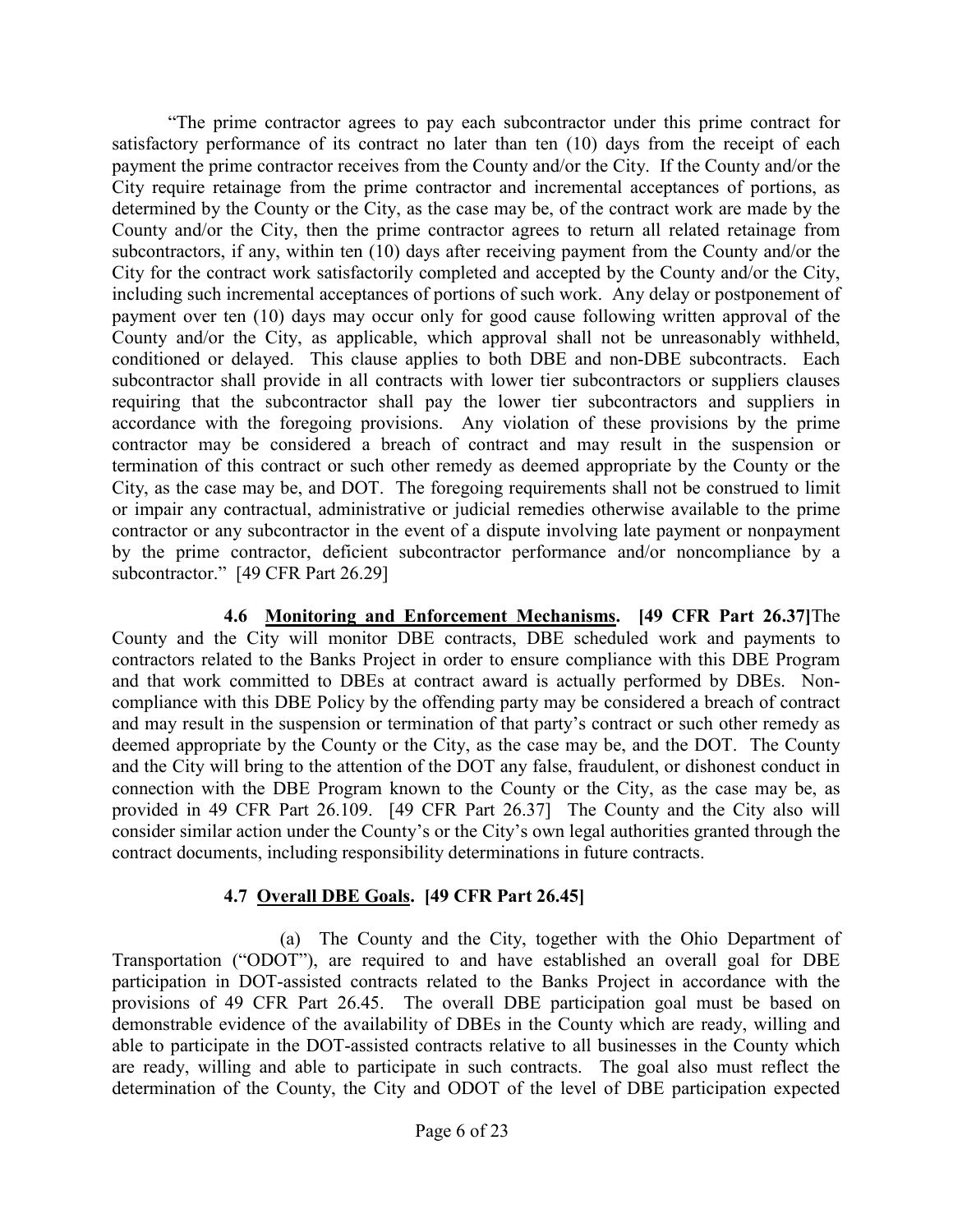absent the effects of discrimination. The overall goal for utilization of DBEs in connection with the publicly-funded portion of the Banks Project with respect to DOT-assisted contracts is \_\_\_\_\_\_\_\_\_\_\_% (the "DBE Goal"). **[NOTE: DBE PARTICIPATION GOAL TO BE SET BY ODOT WITH RECOMMENDATION FROM THE COUNTY AND THE CITY.]** 

The Developer for the Banks Project fully supports the DBE Policy and the DBE Goal for the publicly-funded portion of the Banks Project.

(b) The County and the City will meet the maximum feasible portion of the DBE Goal by using *race-neutral* means to facilitate DBE participation in the Banks Project. The County and the City will attempt to achieve increased DBE participation in DOT-assisted contracts through *race-neutral* means, including, but not limited to, encouraging prime contractors to subcontract portions of the work on the Banks Project to DBEs, including work that such prime contractors otherwise might perform with their own work forces; ensuring the inclusion of DBEs and other small businesses on the County's and/or the City's mailing lists for bidders; and advising prime contractors of the County's website and the City's website with DBE information. [49 CFR Part 26.51(a)]

(c) The County and the City will use *contract goals* to meet any portion of the DBE Goal that the County and the City project cannot be met using *race-neutral* means. *Contract goals* shall be established so that, over the period to which the overall goal applies, the *contract goals* cumulatively will result in meeting any portion of the DBE Goal that is not projected to be met through the use of *race-neutral* measures. The County and the City will establish *contract goals* only on those DOT-assisted contracts that have subcontracting possibilities. The County and the City will not be required to establish *contract goals* on every such contract, and the size of *contract goals* will be adapted to the circumstances of each such contract (e.g., type and location of work, availability of DBEs to perform the particular type of work, etc.). [49 CFR Parts 26.51(d) and (e)] The County and the City will express *contract goals* as a percentage of the total amount of a DOT-assisted contract**.**

**4.8 Good Faith Efforts. [49 CFR Part 26.53]** When the County and/or the City has established a DBE *contract goal*, the County and/or the City will award the contract only to a bidder/offeror who makes good faith efforts to meet the goal as required under 49 CFR Part 26.53. Compliance with good faith efforts requirements will be treated as a matter of responsiveness to bid specifications. Each solicitation for which a **contract goal** has been established will require the bidders/offerors to submit the following information with each bid submitted:

(a) The names and business and e-mail addresses of DBE firms that will participate in the contract;

(b) A description of the work that each DBE firm will perform;

(c) The dollar amount of the participation of each DBE firm participating;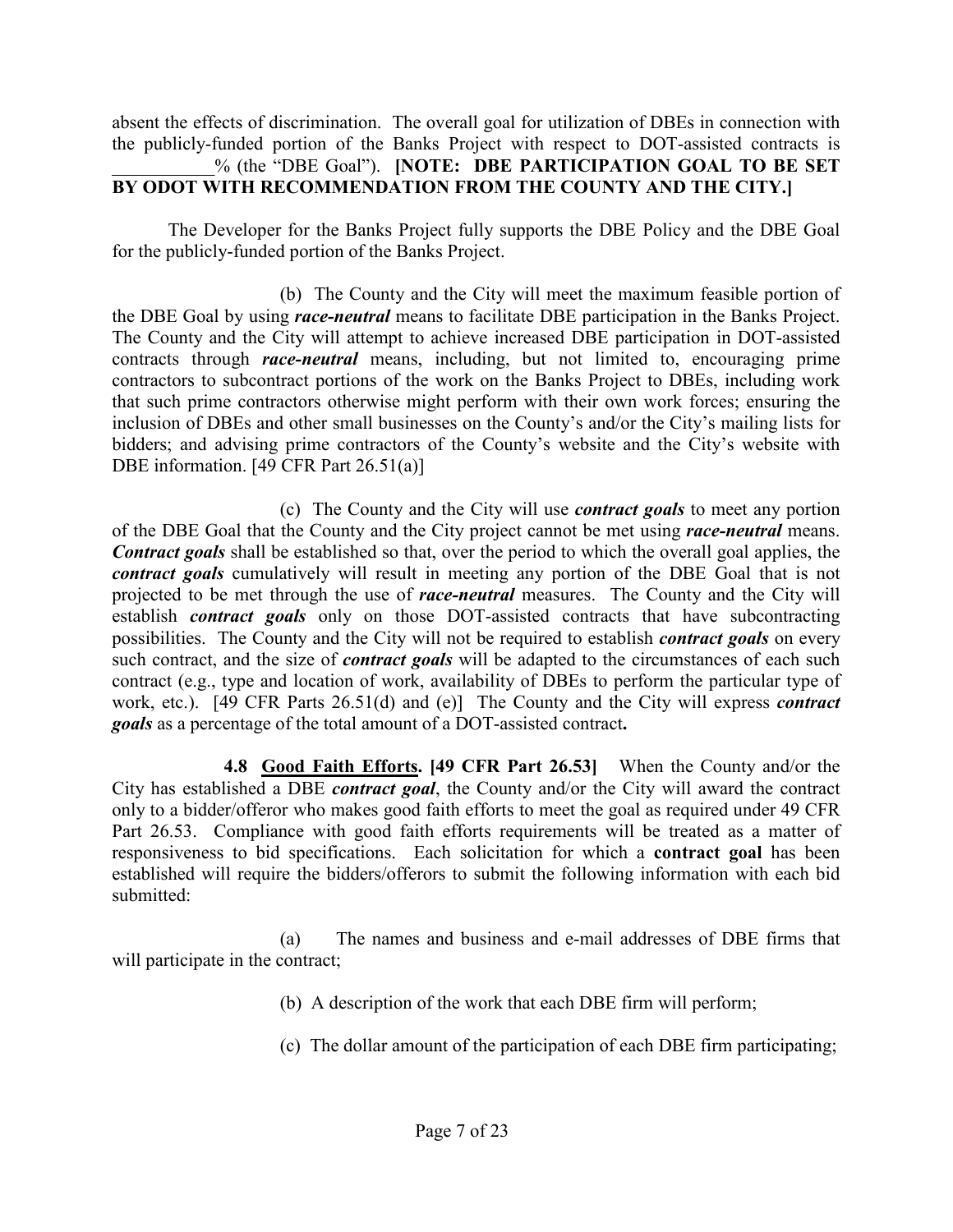(d) Written and signed documentation of commitment to use DBE subcontractors whose participation it submits to meet a *contract goal*;

(e) Written and signed confirmation from each DBE firm that it is participating in the contract as provided in the prime Contractor's commitment; and

(f) If the contract goal is not met, evidence of good faith efforts of the bidder/offeror to meet such goal.

**4.9 Counting DBE Participation. [49 CFR Part 26.55]** The County and the City will count DBE participation towards overall and *contract goals* under the DBE Program as provided in 49 CFR Part 26.55.

**4.10 DBE Certification. [49 CFR Part 26.83]** Only firms certified as eligible DBEs as described in 49 CFR Part 26.83 are eligible to participate in the DBE Program.

# **5. SBE Policy Statement and Objectives**

**5.1 Policy and Objectives.** The County and the City recognize that small businesses contribute financially to the County and the City through the payment of local taxes and the employment of local residents, who themselves support the County and the City through the payment of local taxes. The County and the City also acknowledge that small businesses generally have an economic and competitive disadvantage with respect to County and City contract and procurement opportunities because of their size and economic status. The County and the City believe that the growth and development of these economically-disadvantaged small businesses will increase the number of qualified business competitors in the local community, will improve and strengthen the local tax base which supports the County and the City, and will have a positive impact on the local workforce. It is the policy of the County and the City to support and encourage the participation of economically-disadvantaged small businesses in their procurement and contracting activities, including such activities related to the Banks Project (the "SBE Policy"). Accordingly, as part of the Banks Inclusion Policy, the County and the City have established the Banks Small Business Program (the "SBE Program") to encourage the participation of small businesses, directly and indirectly, in the contracts and procurements awarded by the County and/or the City related to the Banks Project. As part of the SBE Program, the County and the City also will encourage Contractors awarded Banks Project contracts to engage or use small businesses as subcontractors and/or suppliers for work to be performed under such contracts. Further, the County and the City will collect data to measure the participation of small businesses and minority and women-owned businesses in contracting and procurement activities related to the Banks Project. On an annual basis during the completion of the Banks Project, the County and the City will review this SBE Policy and the SBE Program and, if appropriate, will modify the policy and/or the program to more effectively achieve the objective of including small businesses in the contracting and procurement activities of the County and/or the City relating to the Banks Project.

**5.2 Definitions.** For purposes of this SBE Policy and the SBE Program, as used herein, "**small business**", "**small business enterprise**" and "**SBE**" means a "**small business enterprise**" as defined under Section 323-1-S of the Municipal Code of the City of Cincinnati,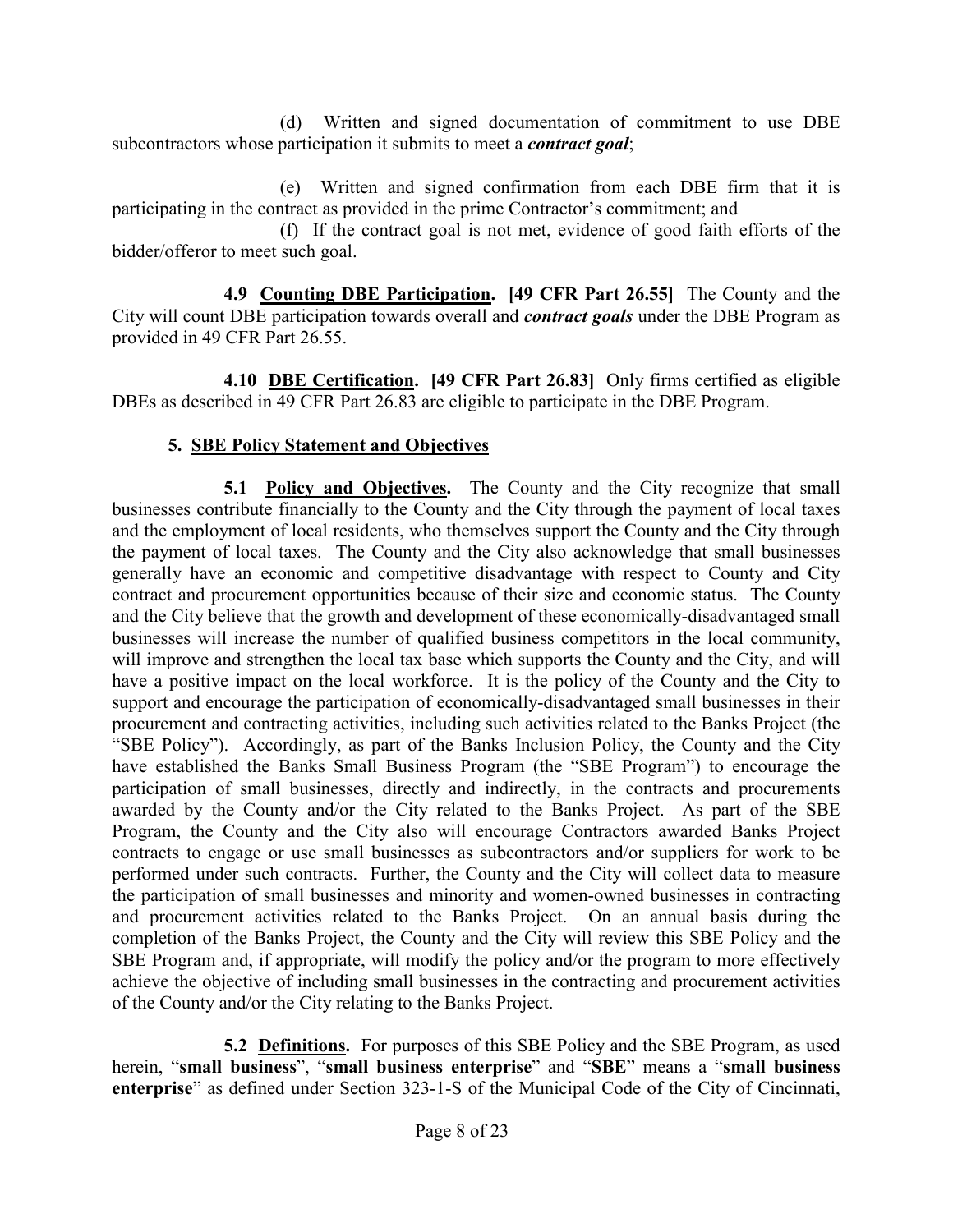Ohio, except that any requirement for the maintenance of fixed offices within the geographical boundaries of the County or the City (or any other geographic area) contained in such definition will not be applicable for purposes of the SBE Program. As used herein, "**Contractor**" means any bidder, contractor, subcontractor, professional service provider, supplier, vendor or other person doing business with or soliciting business from the County and/or the City relating to the Banks Project, unless the context otherwise requires.

#### **5.3. SBE Participation Goals.**

(a) In furtherance of the SBE Policy, it is the goal of the County and the City to award to small businesses, directly or indirectly through contracting, subcontracting and/or procurement activities of Contractors, contracts and procurements which represent at least 30% for Construction, 15% for Commodities and General Services and 10% for Professional Services, respectively, of the aggregate dollars spent annually by the County and/or the City on the Banks Project (the "SBE Goal"). In order to achieve the SBE Goal, the County and the City will encourage Contractors to use small businesses in the performance of contracts awarded to them relating to the Banks Project.

The Developer for the Banks Project fully supports the SBE Policy and the SBE Goals for the publicly-funded portion of the Banks Project and, with respect to the privately-funded portion, it is the goal of the Developer to achieve percentage goals equal to the SBE Goals with respect to the use of small business enterprises.

(b) The following categories are hereby established to identify the contracting and procurement activities covered by this SBE Policy, which categories may be amended from time to time by the County and the City:

> (i) **Category A**. **– Construction:** including, without limitations, any and all contracts relating to new construction and the construction, renovation and/or maintenance of buildings, facilities and other erected structures owned or leased by the County and/or the City and the rehabilitation, remodeling and repairs of roads and bridges.

> (ii) **Category B. – Commodities:** including, without limitations, the purchase of all goods, equipment, office and other supplies, art, furniture, and other tangible personal property otherwise not covered by Categories A, C and D herein.

> (iii) **Category C. - General Services:** including, without limitations, the procurement of advertising, printing, nonconstruction repairs, janitorial services, training seminars and workshops, computer and information systems security, shipping and mailing, microfiche and microfilm, courier, storage, travel, consulting and any other non-professional services.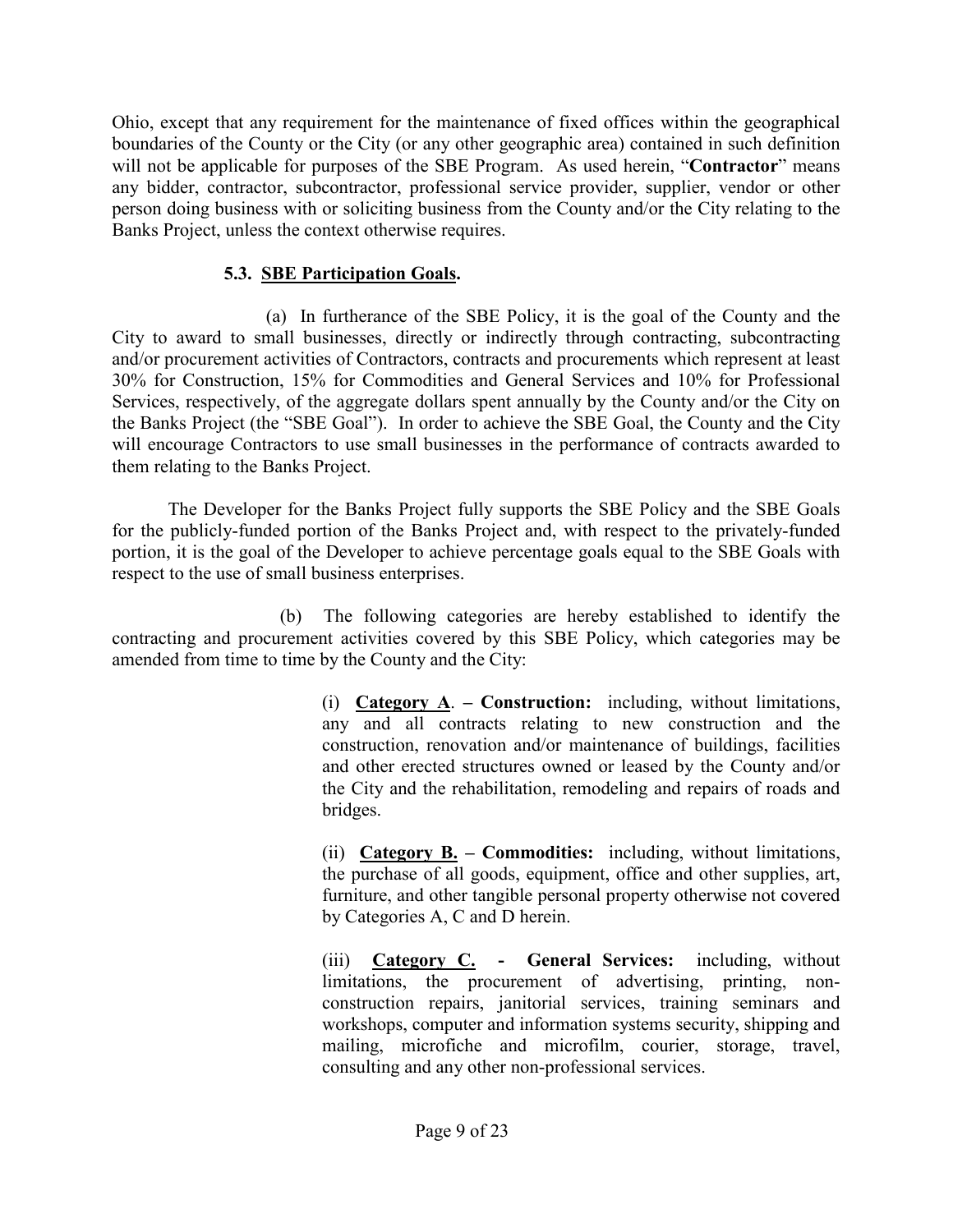(iv) **Category D**. **– Professional Services:** including, without limitations, the purchase of any and all services for which applicable selection criteria may require a bidder or Contractor to possess a license or other certificate of competency, such as in the areas of accounting and auditing, insurance, laboratory, legal, medical and transportation, or as otherwise described as consultants in the Ohio Revised Code.

(c) Each Contractor for the Banks Project will be required to submit to the County and/or the City, as the case may be, with the Contractor's bid a plan for the engagement of small businesses by the Contractor in connection with the Banks Project. A Contractor's failure to submit a small business utilization plan to the County and/or City with the Contractor's bid may result in a determination that the bid is non-responsive and rejection of the bid.

(d) The County and/or the City may establish goals for the utilization of SBEs for each contract awarded by the County or the City, as the case may be, in connection with the Banks Project, and the goal related to each contract may differ from the goals for other contracts because of the availability of SBEs or other factors.

(e) The County and the City are required to award all contracts for the Banks Project to the "**lowest and best**" bidder. Accordingly, inability of a Contractor to meet the established contract goal or any other goal set forth in this SBE Policy with respect to the utilization of SBEs will not exclude the Contractor from award of a contract if the Contractor's bid otherwise is deemed by the County and/or the City, as the case may be, to be the "**lowest and best**" bid.

(f) For purposes of determining whether the SBE Goal is reached, SBE participation in Banks Project contracts will be counted as follows:

> (i) The total dollar value of the contract awarded to an eligible SBE will be counted toward the SBE Goal;

> (ii) The County or the City may count toward the SBE Goal a portion of the total dollar value of a contract with an eligible joint venture equal to the percentage of the ownership and contract of the SBE in the joint venture;

> (iii) The County or the City may count toward the SBE Goal only expenditures to SBEs that perform a "**commercially useful function**" in the work of a contract. An SBE is considered to perform a "**commercially useful function**" when it is responsible for execution of a distinct element of the work of a contract and carrying out its responsibilities by actually performing, managing, and supervising the work involved. A business which stocks sufficient quantities of supplies in direct inventory, held for sale or resale, to cover anticipated future demands for the supplies engages in a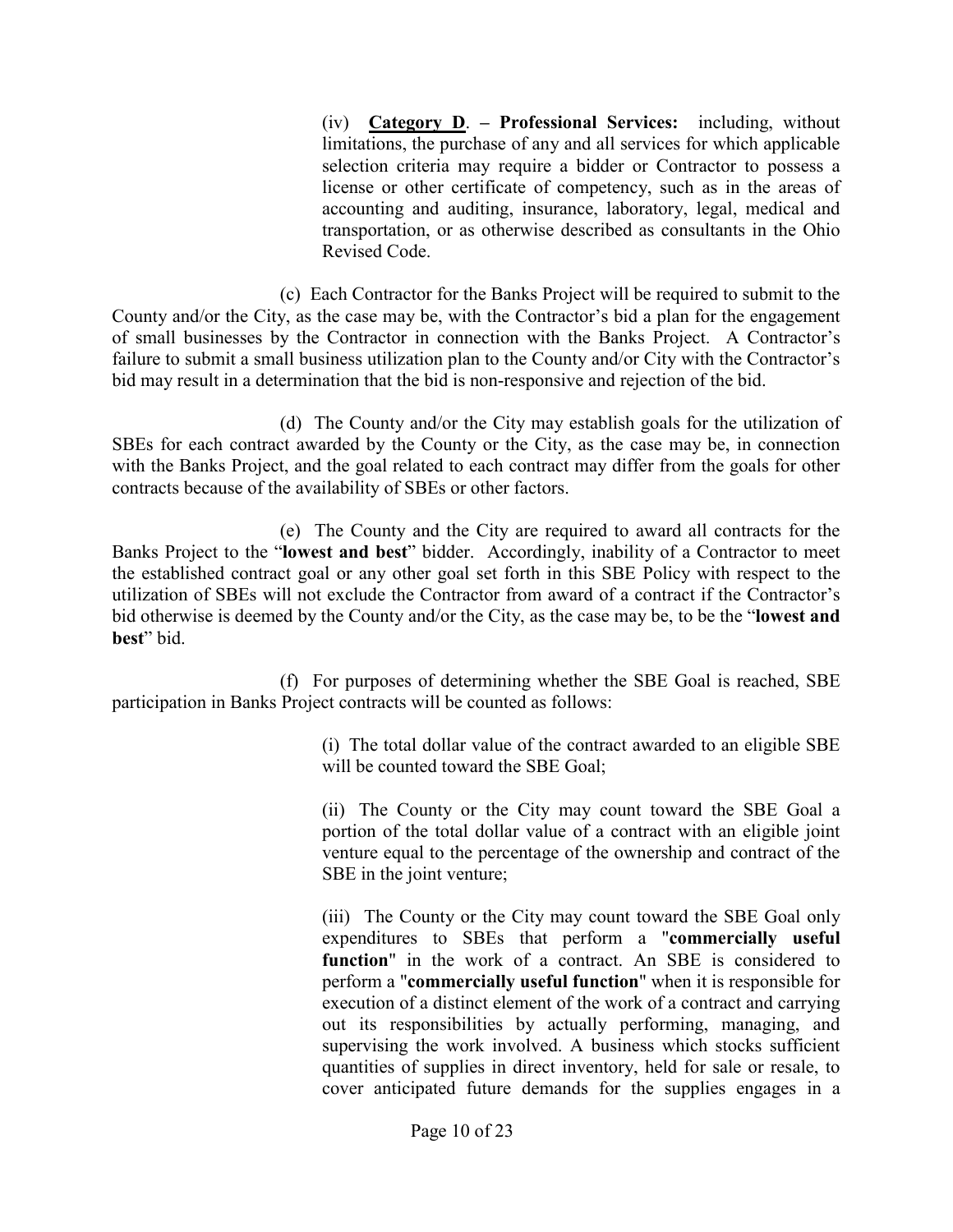"**commercially useful function"** for purposes of the SBE Program. SBEs that engage in the business of providing brokerage shall not be deemed to perform a "**commercially useful function**" unless the brokerage services are those required or sought by the County or the City, as the case may be. To determine whether an SBE is performing a commercially useful function, the County or the City, as the case may be, will evaluate the amount of work subcontracted, industry practices, and other relevant factors; and

(iv) Consistent with normal industry practices, an SBE may enter into subcontracts. If an SBE subcontracts a significantly greater portion of the work of the contract than would be expected on the basis of normal industry practices, the SBE will be presumed not to be performing a commercially useful function. The SBE may present evidence to rebut this presumption to the County or the City, whichever has awarded the relevant contract.

**5.4 Program Support.** To facilitate the use of small businesses by Contractors, the County and the City, working together with the Consultant (as hereinafter defined), will:

5.4.1 Sponsor and hold pre-bid meetings to inform potential bidders of the SBE Goal and the availability of small businesses to perform work related to or to serve as suppliers for the Banks Project;

5.4.2 Notify small businesses of contracting, subcontracting and procurement opportunities related to the Banks Project directly and by placing notices and specifications related to such opportunities in their respective government bulletins; and, as funding permits, in major local newspapers in general circulation, local trade and trade association publications, small business enterprise media and other periodicals;

5.4.3 Provide copies of bid notices to local trade associations, local small business chambers of commerce, technical assistance agencies and small business contractor associations;

5.4.4 Provide small businesses with information and list of resources relating to insurance, bonding and financing;

5.4.5 Encourage the formation of joint ventures among small businesses and between small businesses and prime Contractors which may provide an opportunity for small businesses to gain experience;

5.4.6 Make copies of specifications and requests for proposals available for review by any prospective bidder;

5.4.7 Conduct outreach events directed to small businesses regarding contracting procedures and specific contracting opportunities related to the Banks Project;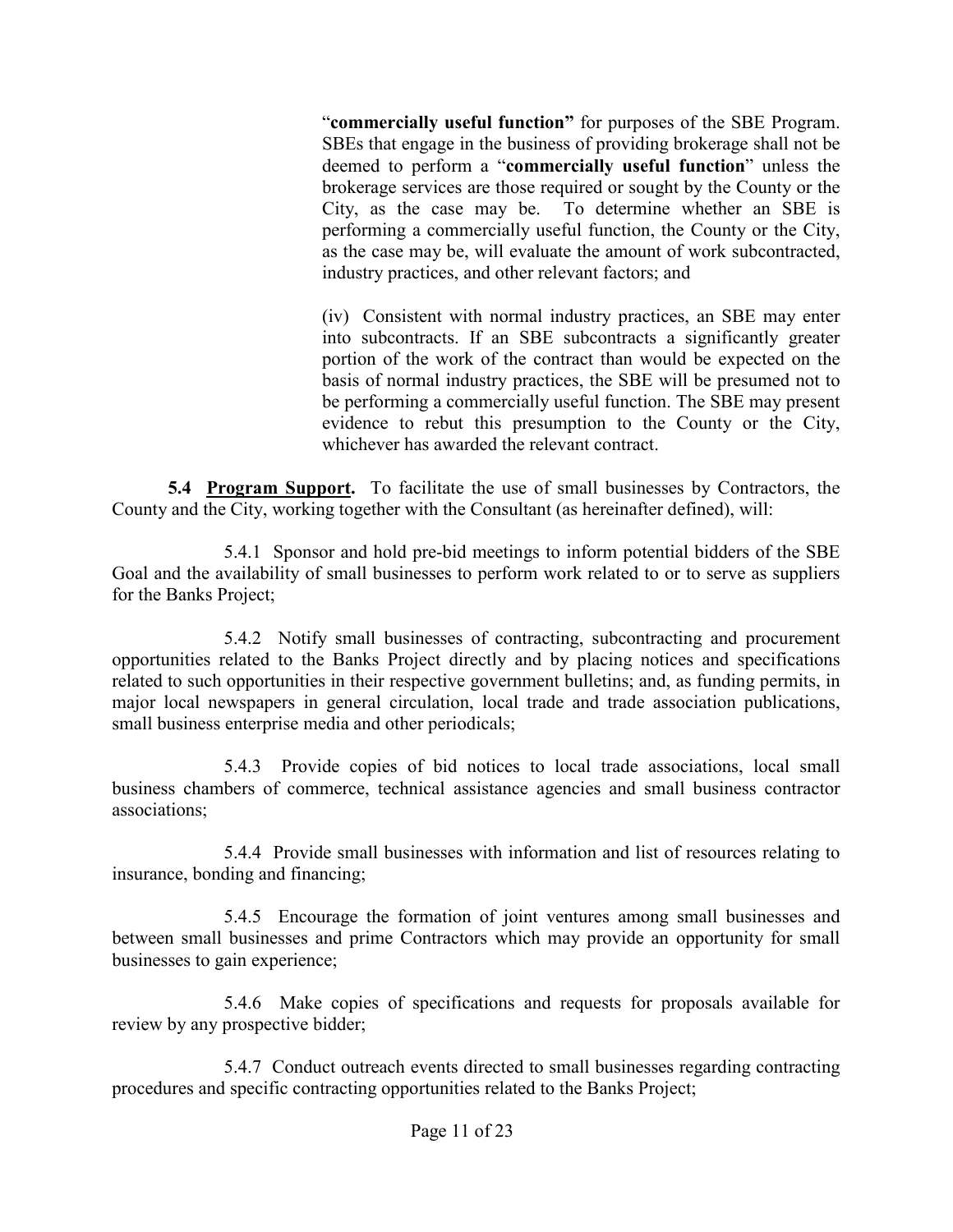5.4.8 Make available a list of small business resources that may assist with the development and improvement of immediate and long-term business management, recordkeeping and financial and accounting capabilities; and

5.4.9 Develop and distribute to potential Contractors for the Banks Project through print and electronic means a current directory of small businesses which are certified in accordance with this SBE Policy and which are available to serve as subcontractors and suppliers for the Banks Project, categorized by types of firms to facilitate identifying SBEs with capabilities relevant to a particular specification. Each SBE listing will contain the business name, contact person, mailing and e-mail addresses, phone number, legal structure of the business, and details concerning the SBE's specialty(ies). The directory will be continuously updated and maintained electronically as well as in hard copy. In compiling the directory, the County and the City will seek to identify and certify as many SBEs as possible that have the potential of doing business related to the Banks Project.

#### **5.5 Monitoring SBE Participation.**

(a) The County and the City will monitor and track the participation of small businesses in the Banks Project to determine if the SBE Goal is being met and whether Contractors are in compliance with the Non-discrimination Policy. In order to assist the County and the City in that effort, each Contractor for the Banks Project will be required to:

> (i) submit to the awarding government entity (the County or the City, as appropriate) with each contract bid related to the Banks Project information regarding any and all small businesses proposed to be used by the Contractor in connection with the performance of the contract, including, but not limited to, a list of the name, business and e-mail addresses and telephone number of, and a brief description of the services to be performed or procurements to be filled (including the amount to be paid for such services or procurements) by, each such small business, which list also shall identify specifically each minority and women-owned business to be utilized in performing the contract if awarded to the Contractor; and

> (ii) upon award of a contract related to the Banks Project, compile and deliver to the County and the City *monthly* reports regarding the engagement of small businesses in connection with the Banks Project in sufficient detail so as to allow the County and the City to monitor and track the participation of small businesses in contract and procurement activities related to the Banks Project, including, but not limited to, a list of the name, business and e-mail addresses, telephone number and federal tax identification number of, and a brief description of the actual services performed or procurements filled by (including the amount paid or to be paid for such services or procurements), each small business during the period covered by the report in connection with the Banks Project contract or procurement awarded to such Contractor. In addition, for monitoring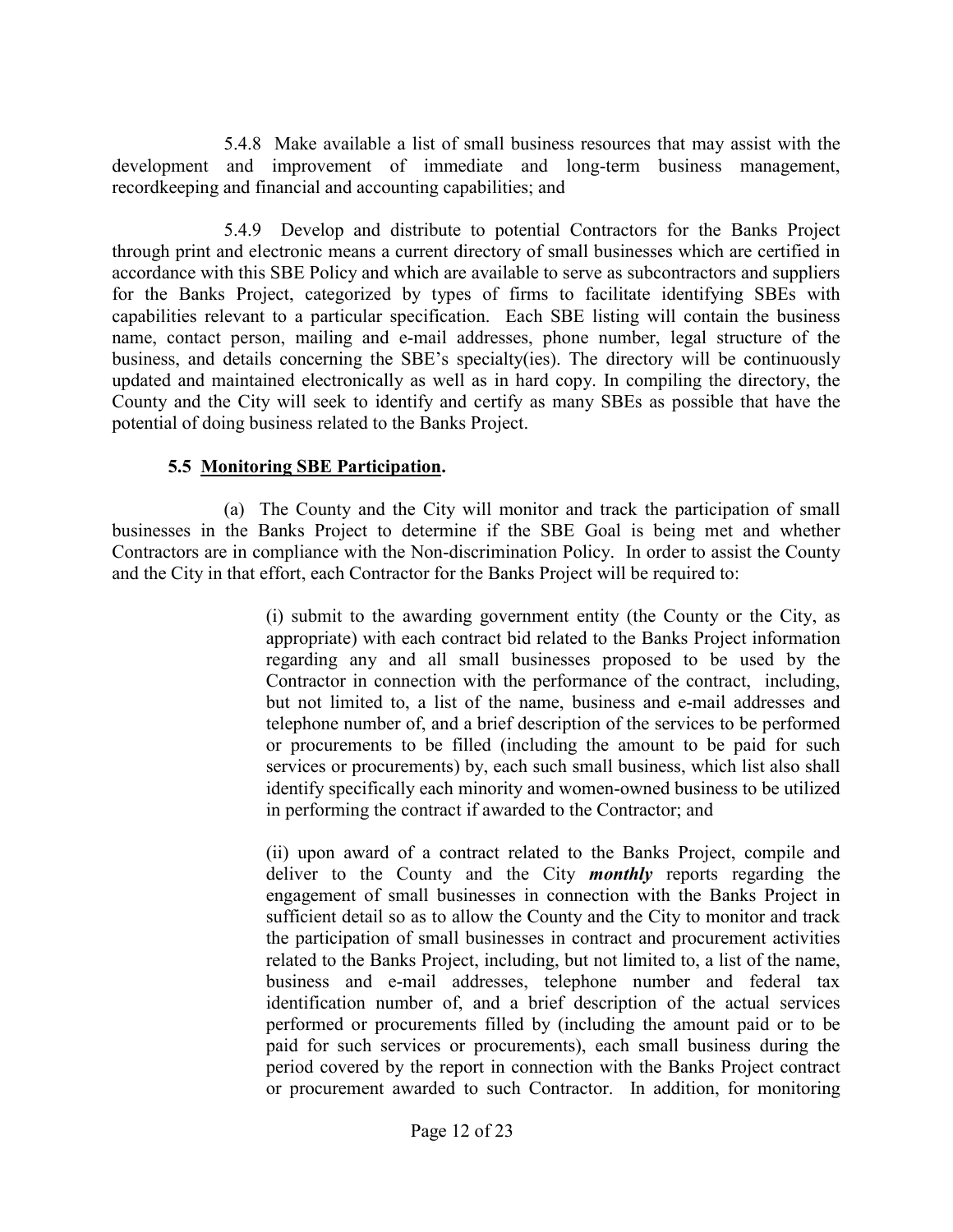purposes, each such report shall identify specifically each minority and women-owned business included in the list.

(b) A Contractor's non-compliance with the foregoing disclosure or reporting requirements may be considered a breach of contract and may result in the suspension or termination of the Contractor's contract related to the Banks Project or such other remedy as may be deemed appropriate by the County and/or the City.

(c) The County and the City at least annually will prepare or cause to be prepared a consolidated report based on a compilation and analysis of the reports submitted by the Developer and other information, if any, provided to the County and the City by Contractors, regarding the use of small businesses for contracts and procurements related to the Banks Project. The report also will discuss the use of minority-owned and women-owned businesses for services and procurements related to the Banks Project to the extent that such information is available to the County and/or the City. The report will be made available promptly to the general public on the County's and the City's websites as well as in hard copy upon request.

**5.6 SBE Certification.** For purposes of the Banks Project, only small businesses which are certified by the City pursuant to Section 323-1-S of the Municipal Code of the City of Cincinnati, Ohio will be eligible to participate in the SBE Program. Notwithstanding the foregoing, no requirement regarding the maintenance of fixed offices within the geographical boundaries of the County or the City (or any other geographic area) will be required for such certification.

**5.7 Limitations.** The provisions of this SBE Policy shall not apply to contracts or procurements valued at \$5,000 or less. In addition, the provisions of this SBE Policy shall not apply to the publicly-funded portion of the Banks Project to the extent that applicable federal and/or state laws, regulations or policies prohibit the application of this SBE Policy to such portion.

**5.8 Application of Other SBE Policies.** This SBE Policy and the SBE Program established pursuant hereto shall be applied to all contracts and procurements of the County and/or the City awarded or to be awarded in connection with the Banks Project in lieu of any other existing small business enterprise policy, program or contracting and procurement requirements of the County and/or the City.

# **6. Workforce Development Policy Statement and Objective [41 CFR Part 60]**

**6.1 Policy and Objectives.** The County and the City are equal opportunity employers. The County and the City believe that the reduction in unemployment among local residents, particularly minorities and women, constitutes a valid local government purpose. The County and the City also recognize their obligation to use contracting and procurement activities to facilitate the creation of jobs for unemployed and underemployed individuals. In addition, a portion of the Banks Project will be financed by the federal government through DOT, which requires compliance with Executive Order No. 11246, as amended (the "Executive Order"), and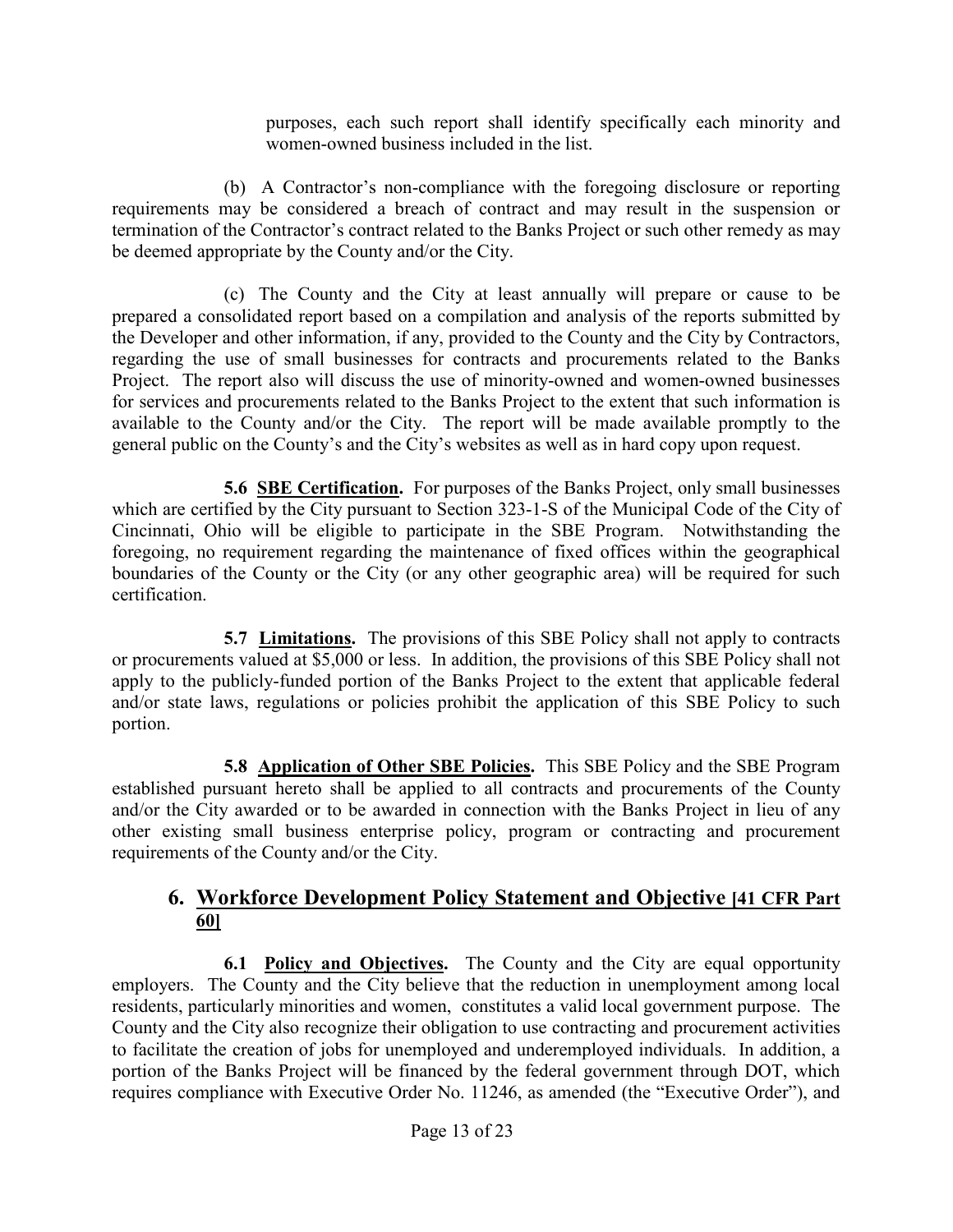regulations promulgated by the U. S. Department of Labor, Office of Federal Contract Compliance Programs ("OFCCP"), under 41 CFR Part 60 (the "DOL Regulations"). The Executive Order prohibits discrimination in employment and requires affirmative action by contractors and subcontractors to ensure equal employment opportunities without regard to race, color, sex, religion and/or national origin in performing non-exempt federally-assisted construction contracts and subcontracts. The Executive Order and the DOL Regulations apply to a construction contractor's or subcontractor's employees who are engaged in on-site construction, including those construction employees who work on a non-federally assisted construction site. It is the policy of the County and the City to comply, and to require all Contractors awarded contracts or subcontracts related to the Banks Project to comply, with the Executive Order and the DOL regulations ("Banks Workforce Policy") to the extent applicable. Therefore, in order to increase the capacity of minorities and women to participate in local construction projects, to promote the employment of minorities and women in connection with the Banks Project and to comply with the Executive Order and the DOL regulations, as part of the Banks Inclusion Policy, the County and the City have established the Banks Workforce Development Program (the "Banks Workforce Program"). Each Contractor working on the publicly-funded portion of the Banks Project shall comply with all applicable provisions of the Executive Order, the DOL Regulations and all other rules, regulations, and relevant orders of the U. S. Secretary of Labor. For purposes of this policy, "**Contractor**" means any bidder, contractor, subcontractor, professional service provider, supplier, vendor or other person doing business with or soliciting business from the County and/or the City relating to the Banks Project, unless the context otherwise requires.

All terms used in this Banks Workforce Policy statement which otherwise are not defined in this statement shall have the respective meanings assigned to them, if any, in the Executive Order and/or the DOL Regulations.

#### **6.2 Required Contract Clauses.**

(a) Pursuant to the DOL Regulations, the equal opportunity clause published at 41 CFR Part 60-1.4(b) (the "Equal Opportunity Clause") is required to be included in, and to be made a part of, all nonexempt federally-assisted construction contracts and subcontracts. Each Contractor working on the publicly-funded portion of the Banks Project shall include the Equal Opportunity Clause in each of its contracts and subcontracts. The Equal Opportunity Clause shall be considered to be part of each contract and subcontract related to the Banks Project required by the Executive Order or the DOL Regulations to include such a clause, whether or not such clause is physically incorporated in such contract. [41 CFR Part 60-4.3(a)]

(b) The Standard Federal Equal Employment Opportunity Construction Contract Specifications published at 41 CFR Part 60-4.3(a) (the "Specifications") are required to be included in, and to be made a part of, all federal and federally-assisted construction contracts in excess of \$10,000 to be performed in geographical areas designated by the Director of OFCCP (the "Director") pursuant to 41 CFR Part 60-4.6 and in construction subcontracts in excess of \$10,000 necessary in whole or in part to the performance of nonconstruction federal contracts and subcontracts covered under the Executive Order. Each Contractor working on the publiclyfunded portion of the Banks Project shall include the Specifications in each of its contracts and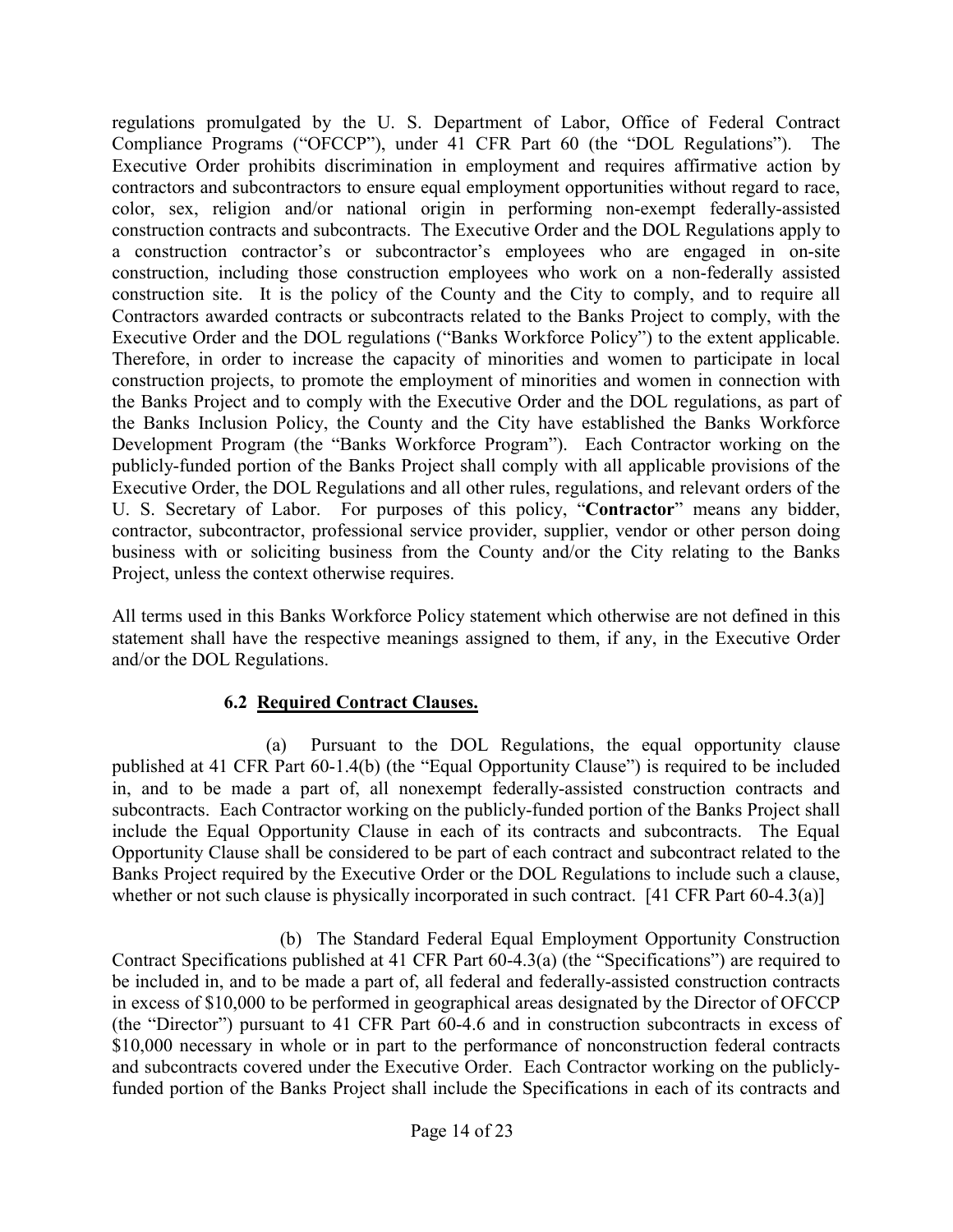subcontracts as may be required under the Executive Order and/or the DOL Regulations. The Specifications shall be considered part of each contract and subcontract required by the DOL Regulations to include such a clause, whether or not such clause is physically incorporated in such contracts.  $[41 \text{ CFR Part } 60-4.3(a)]$ 

**6.3 Affirmative Action Program. [41 CFR Part 60-1.40]** Each nonconstruction Contractor awarded a contract by the County or the City related to the publiclyfunded portion of the Banks Project, if the Contractor has 50 or more employees and a federallyassisted contract of \$50,000 or more, or has United States bills of lading which in any 12-month period total, or can reasonably be expected to total, \$50,000 or more, shall develop and maintain a written affirmative action program for each of its establishments. Each Contractor awarded a contract or subcontract related to the Banks Project shall require each of its nonconstruction subcontractors, if the nonconstruction subcontractor has 50 or more employees and a federallyassisted contract of \$50,000 or more, or has United States bills of lading which in any 12-month period total, or can reasonably be expected to total, \$50,000 or more, to develop and maintain a written affirmative action program for each of its establishments. An affirmative action program required by this section must comply with applicable DOL Regulations, must be developed within 120 days from the commencement of the awarded Banks Project related contract and must be updated annually. [41 CFR Part 60-1.40(a)] In order to comply with DOL Regulations, an affirmative action program must include the components specified in 41 CFR Parts 60-2.10(b) and 60-2.17, including placement goals for minorities and women. As part of its affirmative action program, a Contractor must conduct a workforce analysis of each job title, determine workforce availability of women and minorities for each job group, and conduct a utilization analysis to determine whether women or minority group persons are "underutilized" in any job group. Based on these analyses, the Contractor shall establish goals to overcome the underutilization of minorities and women and shall make a good faith effort to achieve those goals.

# **6.4 The Banks Project Workforce Participation Goals. [41 CFR Parts 60-4.3**

(a) Under the Executive Order and DOL Regulations, construction Contractors are not required to maintain a written affirmative action program, but must make *good faith efforts* to meet demographic goals related to geographic specific census data for minorities and a *nationwide* goal for women as determined by the Director or his designee. From time to time, the Director issues goals for minorities and women utilization based on appropriate workforce demographic or other relevant data, which covers construction projects or construction contracts performed in specific geographical areas. The goals for minority and women participation in construction projects are expressed in percentage terms for the covered Contractor's aggregate workforce in *each* construction trade on *all* construction sites. The current percentage goal for the utilization of women established by the Director is 6.9% of work hours and applies to all of a Contractor's construction sites regardless of where the federal or federally-assisted contract is being performed. Minority utilization goals are formulated in terms of work hours performed in a specific Standard Metropolitan Statistical Area ("SMSA") or Economic Area, and the specified goals apply to all of a Contractor's work in the SMSA, both federally-assisted and private construction work. Therefore, the current goals for minorities and women participation in the workforce for the Banks Project as established by the Director are as follows:

**and 60-4.6]**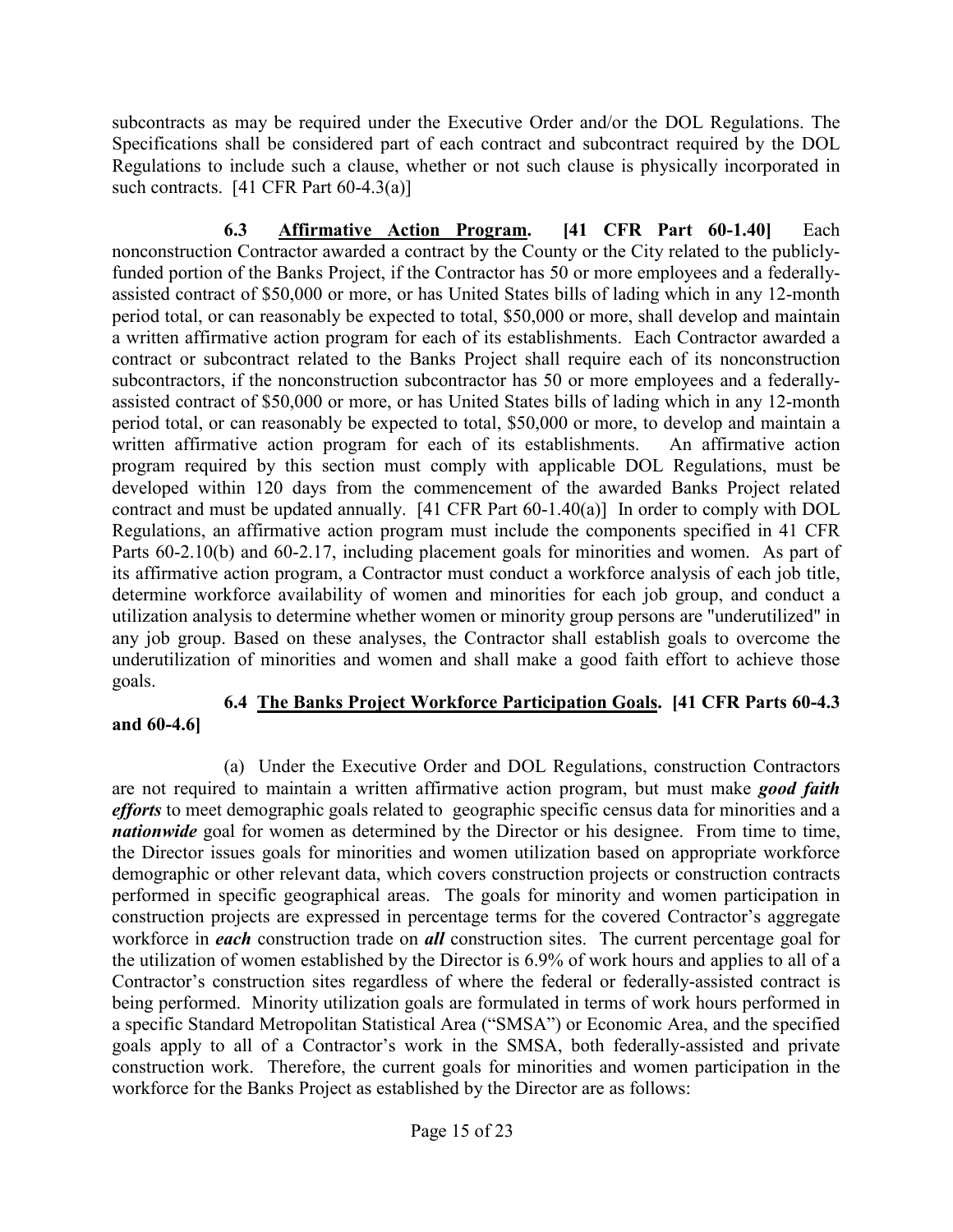|                         | Goal for minority<br>participation in each trade | Goal for women<br>participation in each trade |
|-------------------------|--------------------------------------------------|-----------------------------------------------|
| For Hamilton County:    | 11.0%                                            | 69%                                           |
| For City of Cincinnati: | $11.0\%$                                         | 6.9%                                          |

It is the aim of the County and the City to achieve the workforce participation goals with respect to the Banks Project as set forth above. In addition, based upon current labor force information, the County and the City have established a combined goal for the participation of minorities and women in the workforce for the Banks Project of 22% (the "Workforce Participation Goals").

The Developer for the Banks Project fully supports this Banks Project workforce policy (the "Banks Workforce Policy") and the Workforce Participation Goals for the publicly-funded portion of the Banks Project and, with respect to the privately-funded portion, it is the goal of the Developer to achieve significant participation of minorities and women as measured in labor hours.

(b) In accordance with the Executive Order and the DOL Regulations, the Workforce Participation Goals apply to a covered Banks Project construction Contractor's total construction workforce in the SMSA, even if some of the Contractor's employees perform work under non-federal or nonfederally-assisted construction contracts or subcontracts and even though such work may occur in geographical areas where the Contractor does not currently work on federal or federally-assisted construction projects. The goals applicable to other construction work performed by a Contractor outside of the SMSA (which includes the County and the City) are the goals established by the Director for those geographic areas where such other construction work is being performed.

# **6.5 Good Faith Efforts. [41 CFR Part 60-4.3]**

(a) In order to achieve the Workforce Participation Goals, construction Contractors working on the publicly-funded portion of the Banks Project are required to use their *good faith efforts* to increase the utilization of minorities and women in the skilled construction trades. Further, pursuant to the Executive Order and DOL Regulations, construction Contractors working on the publicly-funded portion of the Banks Project must take certain action to demonstrate their *good faith efforts* to achieve the Workforce Participation Goals, including, but not limited to:

6.5.1 Maintaining a work environment free of harassment, intimidation, and coercion at all sites and in all facilities at which the Contractor's employees are assigned to work;

6.5.2 Establishing and maintaining current lists of minority and women recruitment sources; providing written notification to minority and women recruitment sources and to community organizations when the Contractor has employment opportunities available; and maintaining a record of the organizations' responses;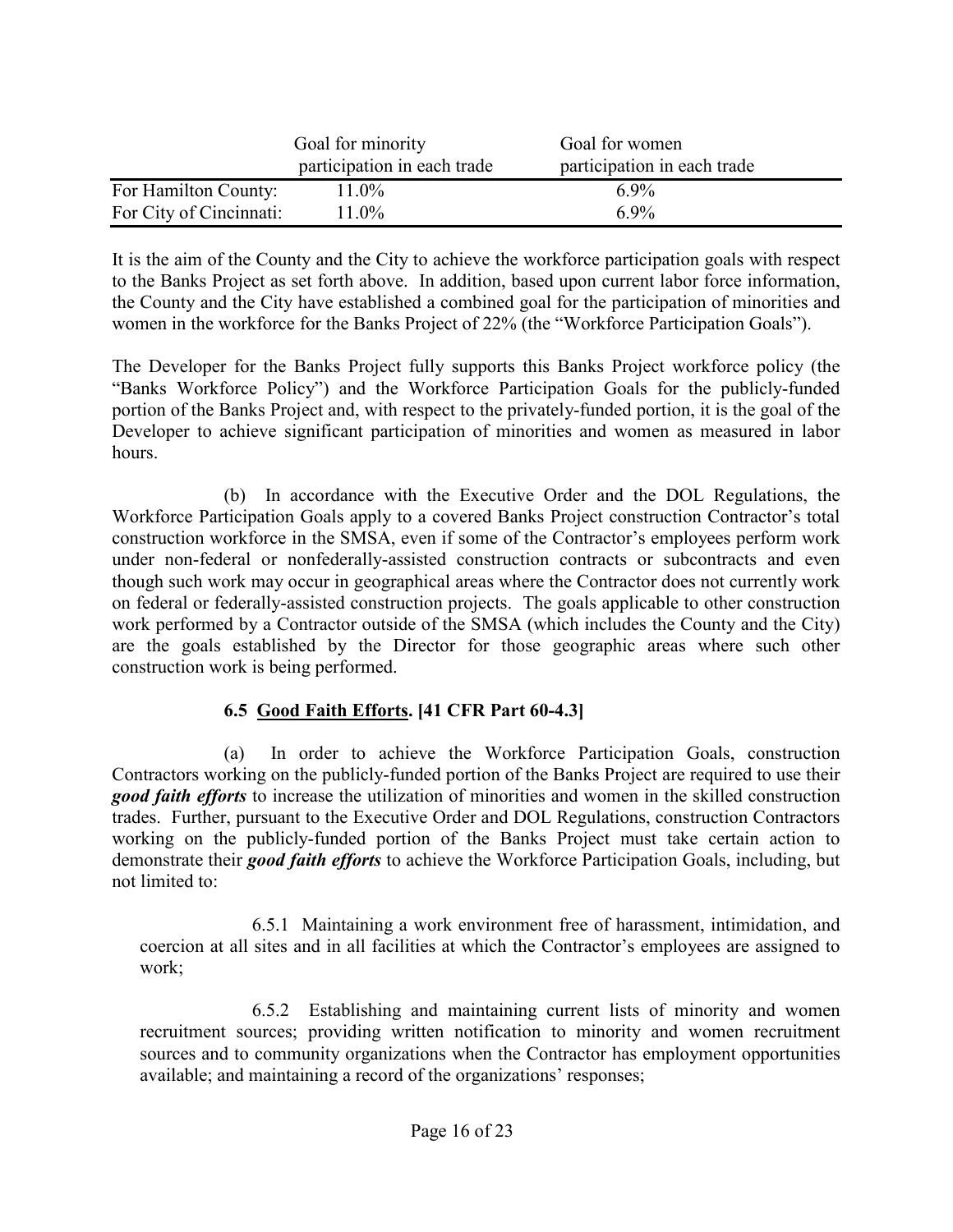6.5.3 Maintaining current files containing the names, residence and e-mail addresses and telephone numbers of each minority or woman off-the-street applicant and minority or woman referral from a union, recruitment source or community organization and of what action was taken with respect to each such individual;

6.5.4 Developing on-the-job training opportunities and/or participating in training programs for the area which expressly include minorities and women, and providing notice of these training opportunities and job programs to recruitment sources, state employment offices and other referral sources compiled by the Contractor as required under DOL Regulations;

6.5.5 Disseminating the Contractor's equal employment opportunity policy to unions and training programs, requesting their cooperation and assistance in meeting equal employment opportunity obligations, and disseminating the Contractor's equal employment opportunity policy by including it in the Contractor's policy manual or collective bargaining agreement, by publicizing it in the Contractor's newspaper, annual report , etc. (if any), by specific review of the policy with all management personnel and with all minority and women employees at least once a year, and by posting the Contractor's equal employment opportunity policy on bulletin boards accessible to all employees at each location where the construction work is performed;

6.5.6 Disseminating the Contractor's equal employment opportunity policy in advertising and in the news media of general circulation (including minority and women news media);

6.5.7 Directing recruitment efforts, both oral and written, to minority, women and community organizations, to schools with minority and female students and to minority and women recruitment and training organizations serving the Contractor's recruitment area and employment needs;

6.5.8 Encouraging current minority and women employees to recruit other minorities and women; and

6.5.9 Documenting and maintaining records of all solicitations of offers for subcontracts from minority and women construction contractors and suppliers, including circulating solicitations to minority and women contractor associations and other business associations.

(b) Although Contractors are required to make *good faith efforts* to meet the Workforce Participation Goals, the goals are neither quotas, set-asides nor a device to achieve proportional representation or equal results. The Workforce Participation Goals are not intended to require a Contractor to hire a person who does not have the qualifications needed to perform the assigned job successfully, to hire an unqualified person in preference to another applicant who is qualified, or to hire a less qualified person in preference to a more qualified person. Rather the goals are used to target and measure the effectiveness of affirmative action efforts to eradicate and prevent barriers to equal employment opportunities related to the Banks Project,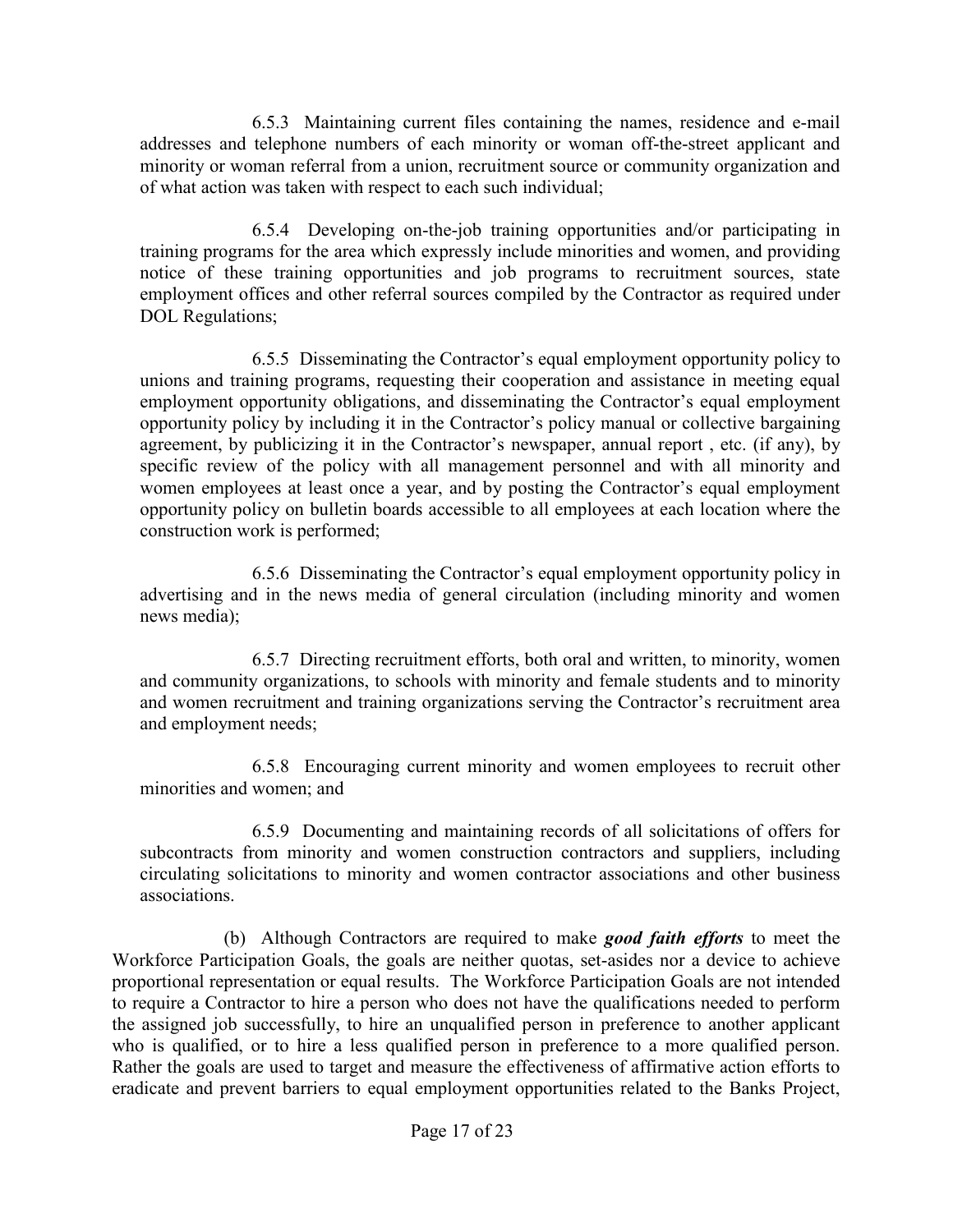and no sanctions will be imposed on a Contractor solely for failure to meet the Workforce Participation Goals.

(c) To promote and facilitate such employment, the County and the City, working together and through the Consultant (as hereinafter defined) and/or the Southwest Ohio Regional Workforce Investment Board (the "SWORWIB"), which is funded jointly by the County and the City, will:

6.5.10 Sponsor and hold pre-bid meetings to inform potential bidders of the Workforce Participation Goals and the availability of qualified minorities and women to work on the Banks Project;

6.5.11 Notify minorities and women of employment opportunities related to the Banks Project by placing notices of such opportunities in their respective government bulletins, on their respective websites and, as funding permits, in major local newspapers of general circulation, local trade and trade association publications, small business enterprise media and other periodicals;

6.5.12 Provide copies of notices of employment opportunities related to the Banks Project to local minority and women trade associations, local minority and women chambers of commerce, technical assistance agencies, employment agencies, community resource organizations and minority and women contractor associations;

6.5.13 Work with various community-based/workforce development programs that provide instruction and training opportunities for minorities and women interested in gaining experience in construction and related fields to establish a job readiness program for, and to increase the pool of minorities and women qualified to work on, the Banks Project;

6.5.14 Coordinate with local union and non-union pre-apprenticeship programs, career, and technical centers, universities, educational associations, and local community organizations who provide workforce development programs to identify minorities and women interested in pursuing careers or jobs in the construction industry; and

6.5.15 Implement pre-apprenticeship programs to develop the skill levels of minorities and women interested in pursuing jobs in the construction industry.

In addition, working together and through the SWORWIB, the County and the City will use their best efforts to develop and distribute to potential Contractors for the Banks Project through print and electronic means a current directory of qualified minority and women construction and other workers available for employment related to the Banks Project, categorized by types of experience and skills to facilitate identifying minorities and women with skills and capabilities relevant to particular job requirements. To the extent permissible by law, each listing will contain the name, residence and e-mail addresses, telephone number, and details concerning the job qualifications of each individual. The directory will be continuously updated and maintained electronically as well as in hard copy.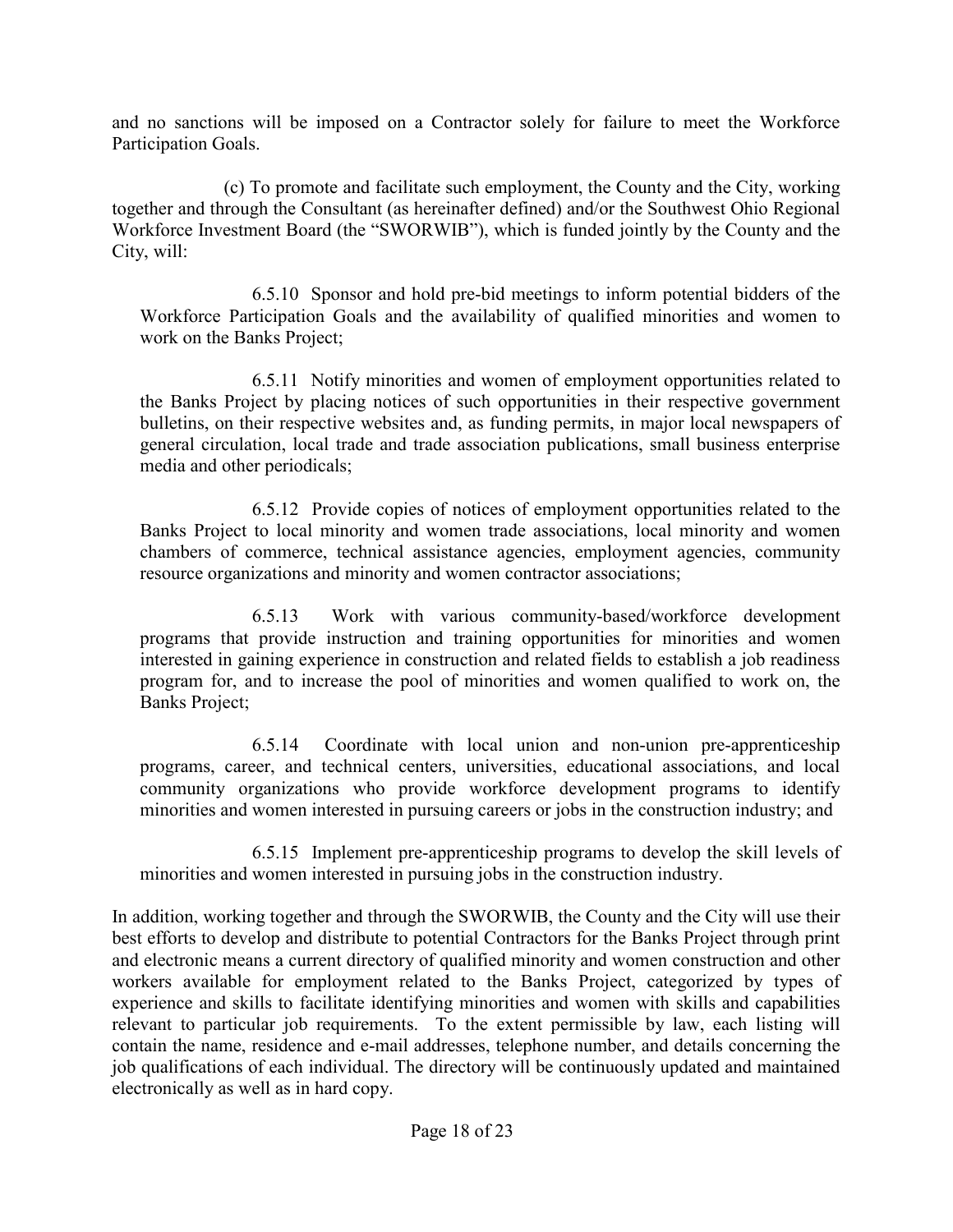(d) The Workforce Participation Goals established herein are interim and designed to be reasonably attainable. The County and the City will review the Workforce Participation Goals at least annually and, if legally permissible and appropriate, based upon the relevant facts and circumstances, from time to time, the County and the City may modify or adjust the Workforce Participation Goals.

#### **6.6 Monitoring the Banks Project Workforce Participation.**

(a) The County and the City, working together and through the Consultant, will monitor and track the participation and employment of minorities and women as construction and other workers in connection with the Banks Project to determine if the Workforce Participation Goals are being met. In order to assist the County and the City in that effort, each Contractor awarded a contract for the Banks Project will be required to:

> (i) submit to the awarding government entity (the County or the City, as appropriate) promptly after such award information regarding the number of full and part-time employees of the Contractor who will work on the Banks Project, identifying such employees who are minorities and women, including, but not limited to, a list of the name, residence and e-mail addresses, and telephone number of, and a brief general description of the work to be performed by, each such employee, information regarding whether the Contractor expects to hire additional employees to work on the Banks Project and, if so, a brief general description of the skills and capabilities requirements for each such additional employee; and

> (ii) compile and deliver to the County and the City *monthly* reports regarding the employment, if any, of additional minorities and women to work on the Banks Project.

(b) A Contractor's non-compliance with the requirements of the Executive Order, the DOL Regulations, this Banks Workforce Policy or the Banks Workforce Program, as such provisions are applicable with respect to the publicly-funded portion of the Project, may be considered a breach of contract and may result in the suspension or termination of the Contractor's contract related to the Banks Project or such other remedy as may be deemed appropriate by the County and/or the City.

**6. 7 Limitations.** The provisions of this Banks Workforce Policy and the Banks Workforce Program shall not apply to a Contractor with a federally-assisted construction contract or subcontract valued at \$10,000 or less**.** [40 CFR 60-4.1]

#### **7. Employee Readiness Program**

**7.1 Establishment.** In order to accomplish the Workforce Participation Goals, the County and the City, working together and with the SWORWIB, will cause to be established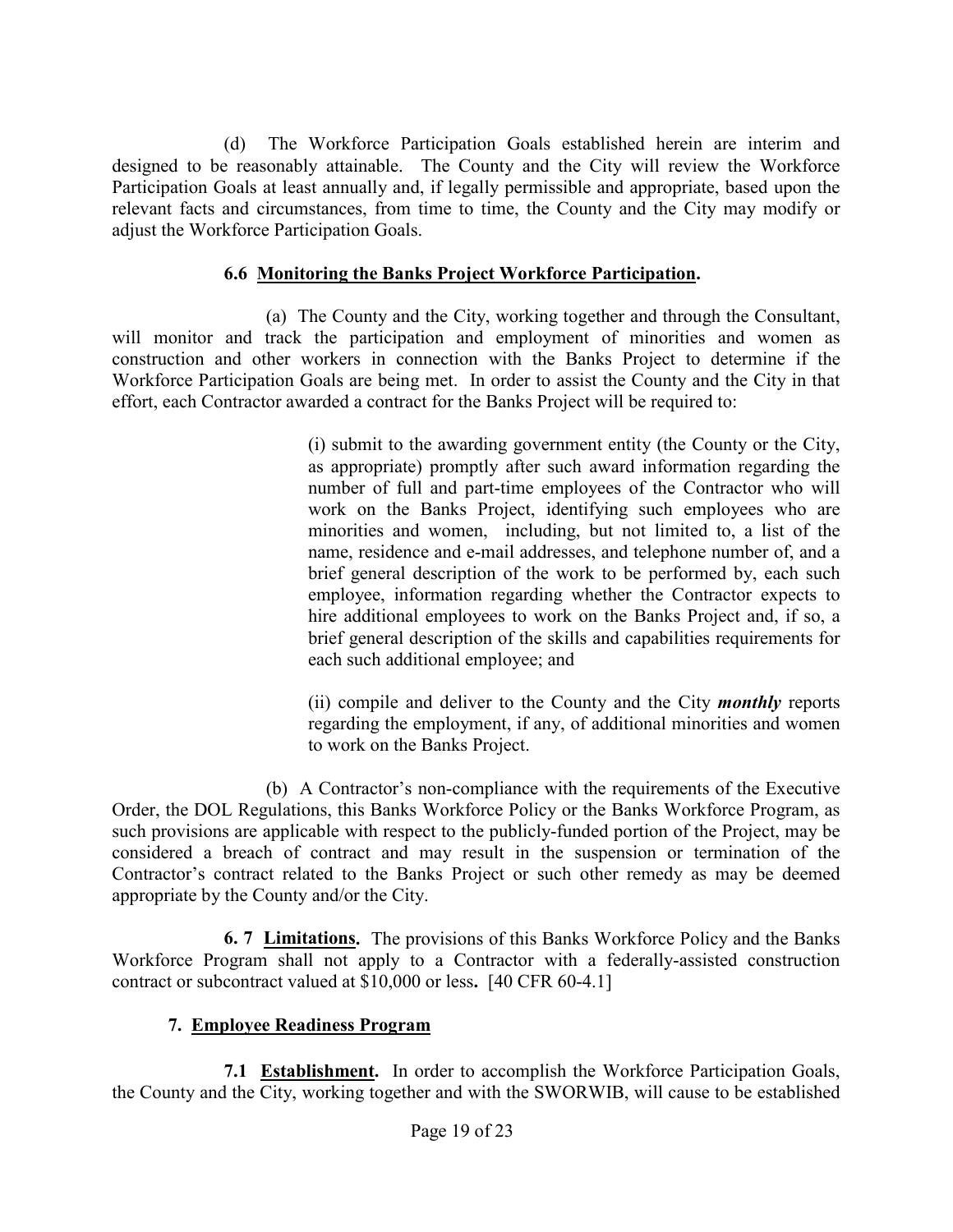an employee readiness program (the "ERP") to work in conjunction with various communitybased workforce development programs to increase the construction skill levels of County and City residents and to help them reach the qualification levels needed to gain entry into union and open shop apprenticeship programs. Additional details regarding the role and make-up of the ERP are set forth in Schedule A attached. To facilitate this effort, the County and the City, working together and through the Consultant, will:

(a) Coordinate with various community-based workforce development programs that provide instruction and training opportunities for those interested in gaining experience in construction industry and related fields;

(b) Coordinate with local union and non-union pre-apprenticeship programs, career, and technical centers, universities, and educational associations and organizations to identify and engage those interested in pursuing careers in the construction industry and related fields; and

(c) Advertise and promote the availability of workforce project opportunities in a broad-based manner.

**7.2 Employee Readiness Committee.** The County and the City endorse the work and efforts of the SWORWIB and will encourage the SWORWIB to establish an employee readiness committee (the "ERC") to oversee implementation of the ERP. The purpose of the ERC will be to evaluate the effectiveness of the ERP and new and existing apprenticeship programs which are available to residents of the County and/or the City. The membership of the ERC should include an elected official, Contractors, union and non-union officials, a SWORWIB member, and apprenticeship representatives. The ERC should provide input and recommendations to the SWORWIB and, in turn, the SWORWIB should report quarterly to the County, the City and the Consultant about the progress and effectiveness of the ERP.

#### **8. Inclusion Outreach Consultant**

**8. 1 Engagement of Consultant.** In order to facilitate the implementation and administration of this Banks Inclusion Policy, including the DBE Program, the SBE Program and the Banks Workforce Program, the County, the City and the Developer will hire an inclusion outreach consultant (the "Consultant") to assist with the Banks Project. The Consultant will be responsible for conducting extensive outreach programs directed at DBEs, including minority and women-owned businesses, SBEs, and qualified minorities and women construction workers, during the preconstruction and construction phases of the Banks Project. The Consultant also will be responsible for tracking, monitoring and preparing monthly participation reports on the utilization of DBEs, including minority and women-owned businesses, SBEs and qualified minorities and women construction workers in connection with the Banks Project.

**8.2 Other Duties of Consultant.** The Consultant will work cooperatively with the Hamilton County Office of Small Business Development (the "Small Business Development Office"), and the City of Cincinnati Office of Contract Compliance (the "COCC") in connection with the implementation and administration of this Banks Inclusion Policy. In addition, the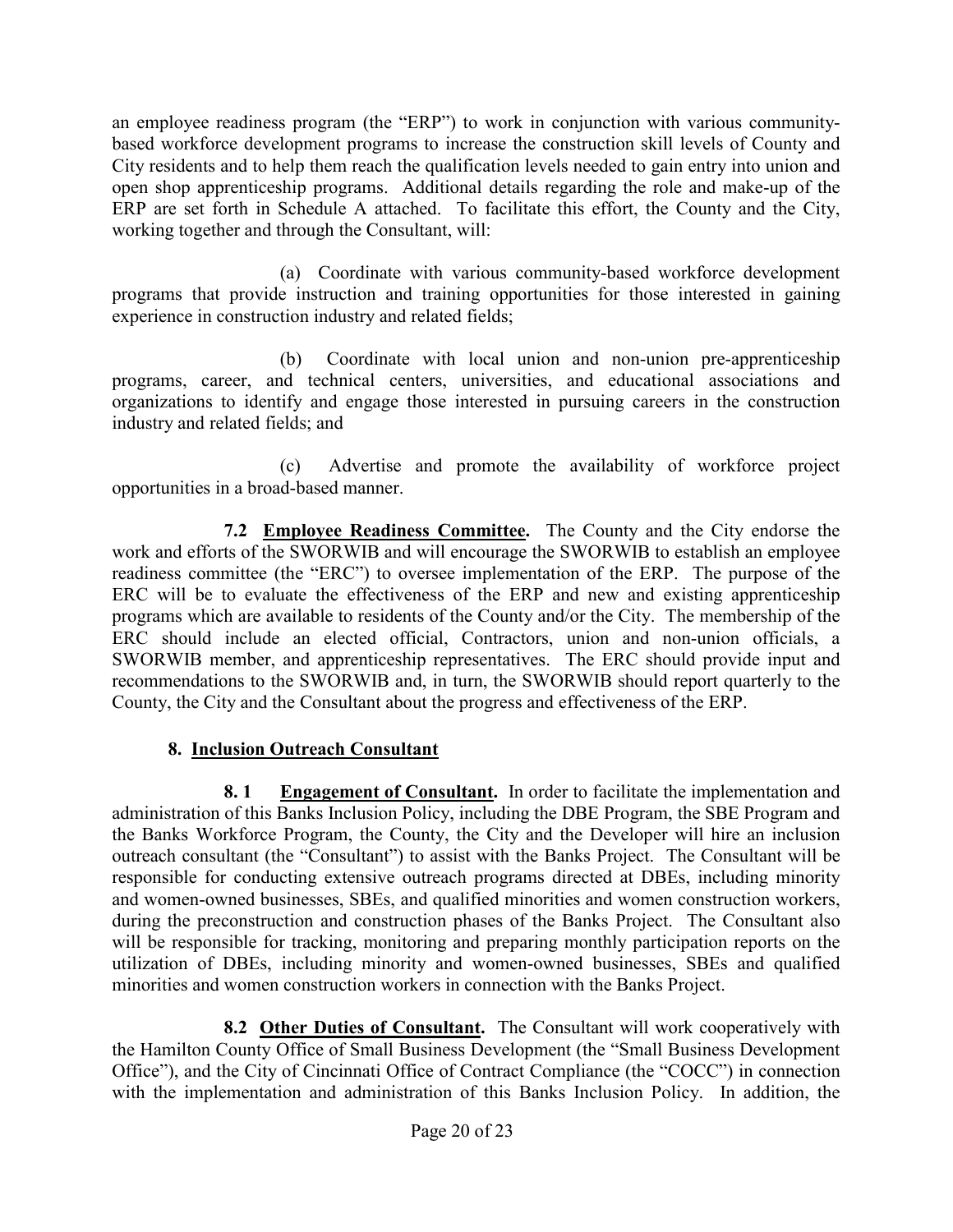Consultant will seek input and advice regarding effective outreach efforts as contemplated by this Banks Inclusion Policy from business leaders, DBEs, small business owners and representatives of trade associations and community organizations, including, but not limited to, the Greater Cincinnati & Northern Kentucky African American Chamber of Commerce, the Cincinnati USA Hispanic Chamber of Commerce, the Cincinnati USA Regional Chamber of Commerce, the Greater Cincinnati Building & Construction Trades Council, Allied Construction Industries (ACI), Ohio Valley Chapter of Associated Builders and Contractors, Inc., South Central Ohio Minority Business Council, Cincinnati Women In Construction, Cincinnati Business Incubator, the Cincinnati Minority Contractors Business Assistance Program, the Cincinnati-Hamilton County Community Action Agency, the Cincinnati Unit of the NAACP, the Hamilton County Department of Job and Family Services and the Cincinnati Workforce Development Center.

### **9. Socio-Economic Impact**

**9.1 Data Collection and Analysis.** The County and the City anticipate that the Banks Project will have a significant and positive social and economic impact on the Greater Cincinnati and Hamilton County region. The County and the City also believe that it is important to measure such impact, particularly in the census tract areas within the SMSA that includes the County and the City (the "Hamilton County SMSA") which have been deemed to be economically distressed. For that purpose, the County and the City will collect and analyze social and economic data to monitor and measure the regional impact of the Banks Project. To assist the County and the City and to facilitate such efforts, each Contractor for the Banks Project will be required to:

(a) prepare and submit to the awarding government entity (the County or the City, as appropriate) quarterly reports regarding:

> (i) the use of first-tier subcontractors, suppliers and vendors in connection with the Banks Project during the period covered by the report, including, but not limited to, (i) the name and principal business address of each subcontractor, supplier and vendor and (ii) the dollar value of each Banks Project related subcontract and procurement awarded by the Contractor to the first-tier subcontractor, supplier or vendor during the covered period; and

> (ii) the number of persons employed by the Contractor to work on the Banks Project (or to perform any work directly or indirectly related to the Banks Project) during the covered period who reside in the SMSA which includes Hamilton County, together with the aggregate amount of salaries and gross wages paid to such persons, based upon each zip code included in such geographic area.

Each Banks Project related subcontract between a Contractor and a first-tier subcontractor, supplier or vendor shall require the subcontractor, supplier or vendor to prepare and submit to the government entity that awarded the prime contract or procurement to the Contractor (the County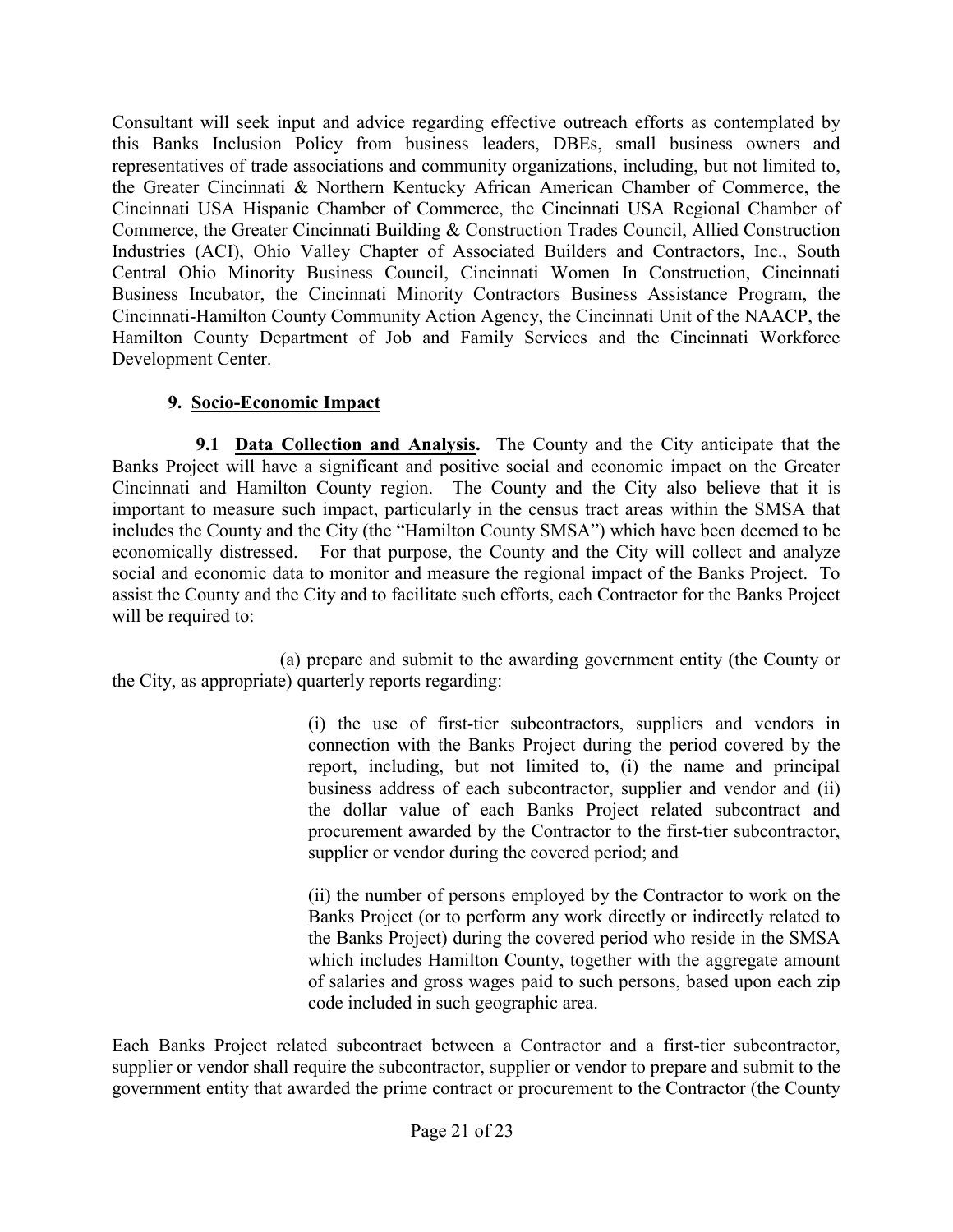or the City, as appropriate) quarterly reports containing information as described or otherwise required pursuant to this provision with respect to the subcontractor's first-tier subcontractor supplier or vendor contract, procurement and/or employment activities related to such awarded subcontract or procurement.

**9.2 Limitations**. The provisions of Section 9.01 shall not apply to individual Banks Project related contracts, subcontracts and/or procurements valued at \$10,000 or less, unless or until the aggregate value of a series of such contracts, subcontracts and/or procurements awarded to the same Contractor, subcontractor, supplier or vendor exceeds \$10,000. The information described under Section 9.01(a)(ii) shall not be required for a supplier or vendor that does not have any office, supply warehouse or distribution facility located within [50] miles of the County.

### **10. Rules and Guidelines**

**10.1 Authorization.** The Small Business Development Office and the COCC are authorized to jointly prepare and issue rules and guidelines for the implementation and administration of this Banks Inclusion Policy consistent with the purposes and intent of such policy as set forth herein. Nothing set forth herein or in such rules and guidelines should be interpreted or applied in any manner that would be in violation of existing applicable state or federal law. **[Accordingly, the Banks Project Small Business Enterprise Program Rules a**  $\overline{2007}$  have been developed by the Small Business **Development Office and the COCC and specifically apply to this Banks Inclusion Policy.]**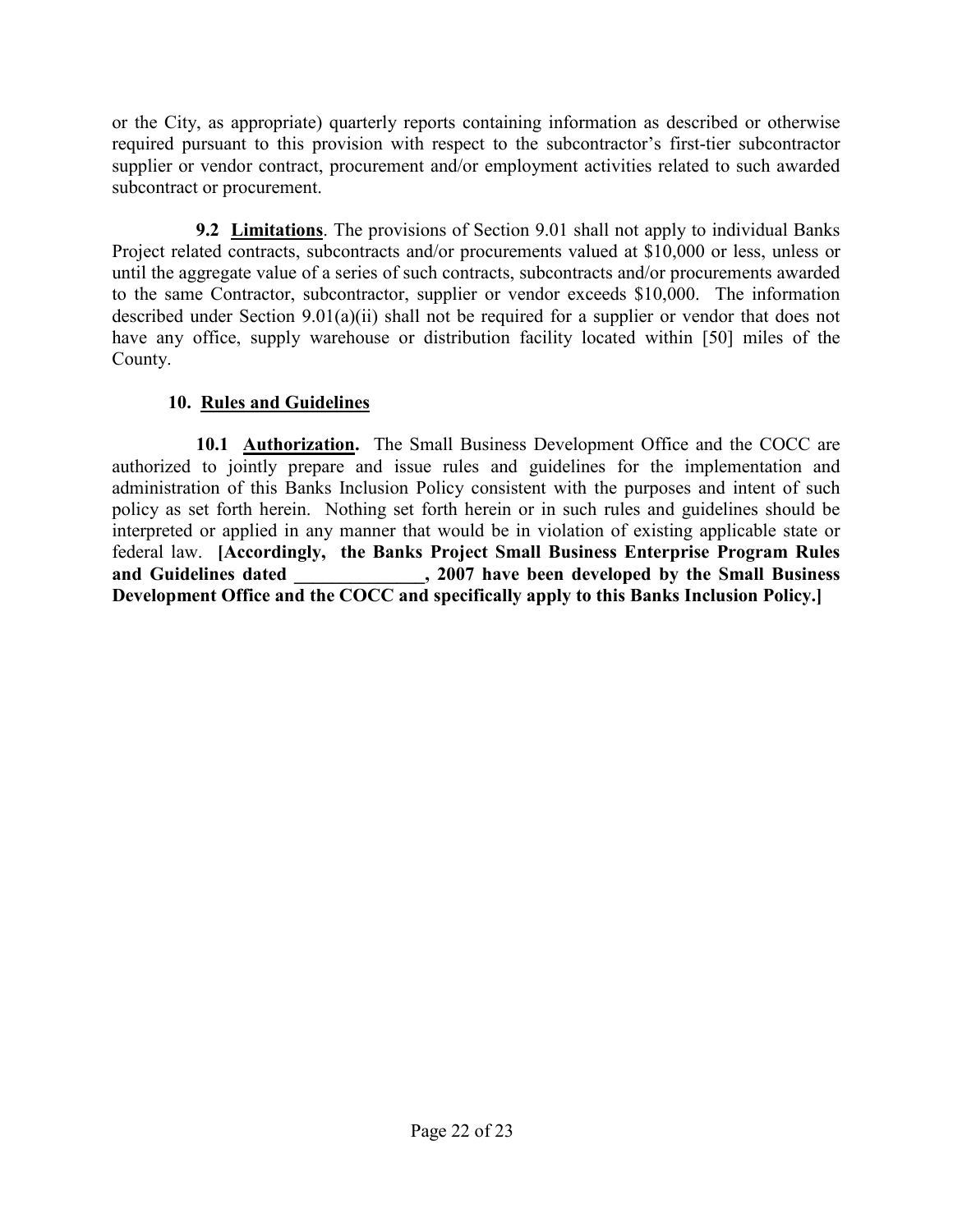# **SCHEDULE A**

Employee Readiness Program

[TO BE ATTACHED]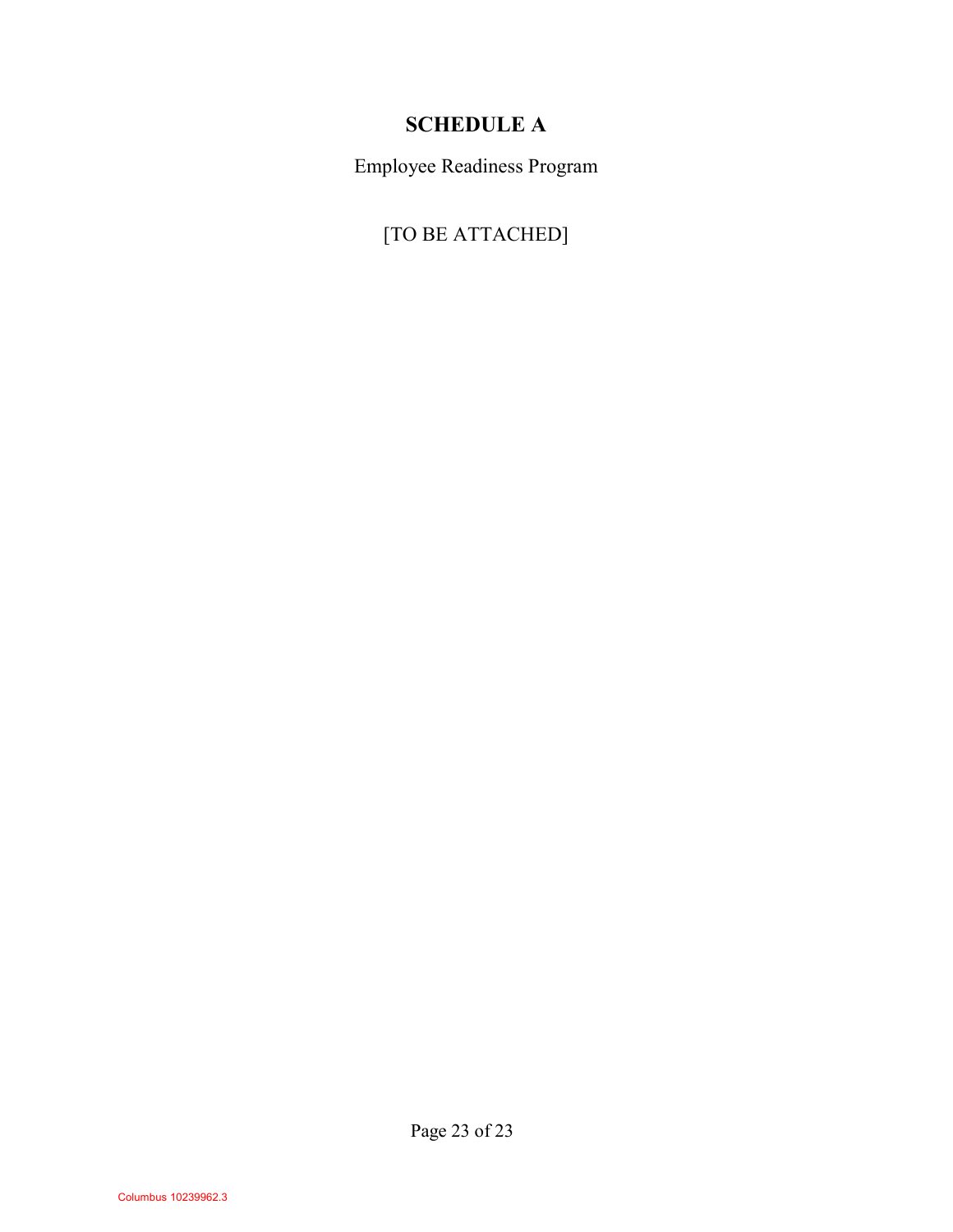# Responsible Bidder Requirements Applicable to Public Contracts

Contractors shall be required to satisfy all of the following pre-award responsibilities and agree to all of the following provisions which will be incorporated in the contracts for construction projects within the Banks Development. The City of Cincinnati ("City") and the Board of County Commissioners of Hamilton County, Ohio (the "County") (hereinafter the City and the County shall be collectively referred to as the "Public Parties") believe that these requirements are reasonably related to the successful performance of the Banks Development projects. These requirements shall also be set forth and integrated with the Bid Package Conditions.

- 1. Each bidder shall certify that it will require all contractors who bid or perform any work pursuant to the contract on which the bidder is bidding to satisfy all of these Responsible Bidder Requirements.
- 2. Each bidder shall certify that it will pay prevailing wages, in amounts determined according to Ohio's Prevailing Wage Law, R.C. 4115.03 through 4115.16, and O.A.C. 4101:9-4-01 through 4101:9-4-31, on all construction projects that are part of the Banks Development, except as otherwise provided herein. Notwithstanding the foregoing provision, the payment of prevailing wages shall not be required with respect to leasehold and/or tenant improvements and/or the fit out of interior spaces of the office, retail and condominium elements of the Banks Project.
- 3. As a condition precedent to the award of a contract or subcontract of Two Hundred and Fifty Thousand Dollars (\$250,000) or more, the Public Parties may require the lowest bidder to engage in a review of the constructability and scope of the bid to verify that the contractor included all required work.
- 4. If the bid of the lowest bidder is more than twenty percent (20%) below the bid of the next lowest bidder, the Public Parties may request that the lowest bidder identify three (3) construction projects that it has successfully completed within the five (5) years before the submission of the bid. This information may be provided in the post-bid scope review to the Public Parties.
- 5. Each bidder shall certify that it will employ supervisory personnel on the project that (a) are qualified to perform in such supervisory capacity and (b) have any license or licenses required by applicable law to perform in such capacity.
- 6. Each bidder shall certify that it is not currently debarred from performing state or federal construction contracts (after all appeals), because of a violation of the Fair Labor Standards Act and/or any state or federal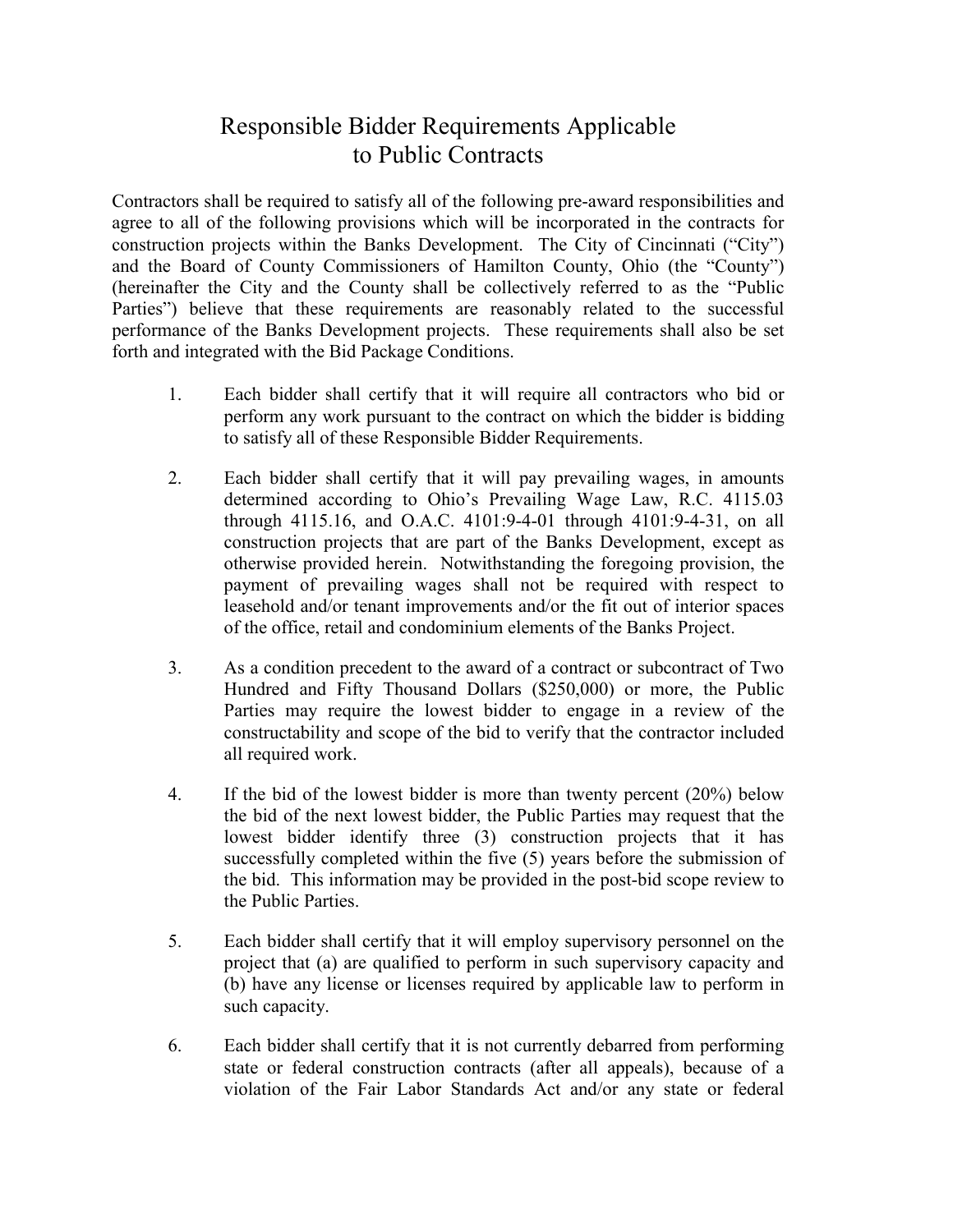prevailing wage law. Each bidder shall provide a list of every occasion on which it has been debarred from performing local, state or federal construction contracts (after all appeals), because of a violation of the Fair Labor Standards Act and/or any state of federal prevailing wage law, during the last ten years.

- 7. Each bidder shall certify that it, as well as each subcontractor it will utilize on the Project has implemented an OSHA-compliant Safety Program which includes: a) with respect to all supervisors, completion of OSHA's thirty (30) hour safety course; and b) with respect to all field employees, completion of OSHA's ten (10) hour safety program. Each bidder shall provide evidence of implementation of an OSHA-compliant safety program as set forth herein.
- 8. Each bidder shall certify that it has implemented a substance-abuse policy and that it is in compliance with Ohio's Drug Free Workplace Requirements; bidders will provide evidence of implementation of such policies upon written request of the Public Parties.
- 9. Each bidder shall certify that it has all licenses required by applicable state law and regulation to perform work required herein.
- 10. Each bidder shall list any professional license or licenses that have been revoked by Ohio or revoked by any other state within five (5) years prior to the date of the contractor's bid.
- 11. Each bidder shall certify that it has no final judgments against it which are not secured by payment bond or other surety at the time of award which are equal to or exceed fifty percent (50%) of the contractor's net worth.
- 12. Each bidder shall certify that it has complied with applicable unemployment and workers compensation laws for at least two (2) years preceding the date of bid submittal.
- 13. Each bidder shall certify that with respect to each a prime trade contract (e.g., plumbing, HVAC, electrical and fire safety) it will not subcontract more than seventy-five percent (75%) of the bid amount for that prime trade contract. A bidder may apply for a waiver of the foregoing requirement by the Public Parties, which waiver shall be subject to the review and approval of the Public Parties.
- 14. Each bidder shall certify that it does not have an Experience Modification Rating of more than 1.3 (a penalty rated employer) with respect to the Ohio Bureau of Workers' Compensation risk assessment rating.
- 15. Each bidder shall certify that it will have in place a meaningful Health Care Medical Plan, and provide, as part of its responsibility review, evidence of a Health Care Medical Plan list of eligible employees and the